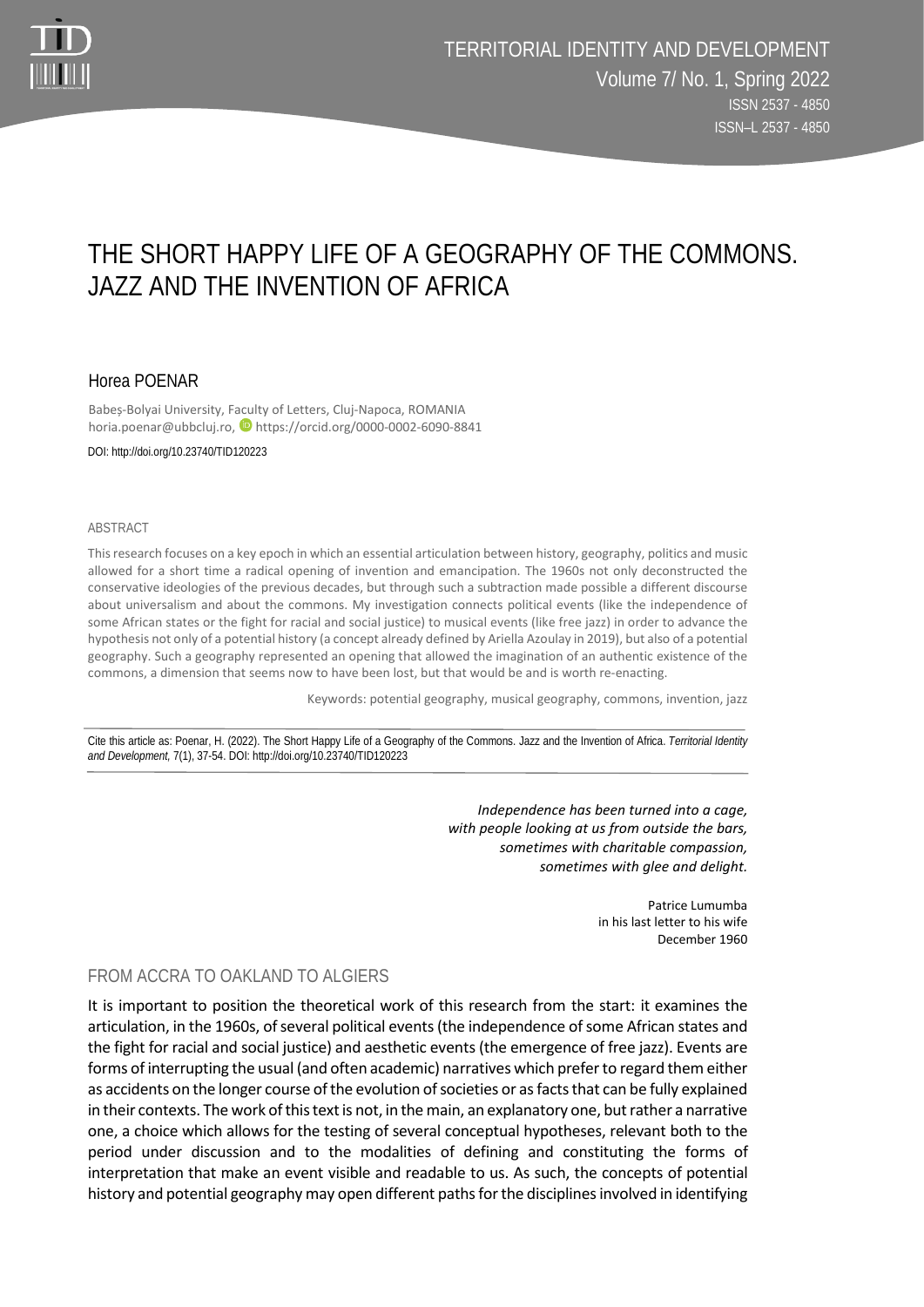

and understanding what events are and how they affect our present. A few stories will thus be told in the hope of an epistemological gain or at least of a rethinking of the concepts and perspectives through which we usually understand time and space.

When Frantz Fanon arrived in Accra in April 1958 in order to take part, as a delegate of Algeria, at the All-African Peoples' Conference, the times (and we could add: spaces and territories) were indeed *a-changing*. Bob Dylan's song with the same title would only be composed in 1963 (and released in 1964 and by that time a lot of the things and stories that this text deals with were already in the past). Music seemed to come afterwards, in a slight delay, a kind of reflection reacting to history and facts. By that time President Kennedy had been assassinated and Fanon himself had died (in 1961), at 36 years old. The first of these events would continue to obsess American minds for the next decade. However, one could point out without reserve that the legacy of Fanon would be far more important to the reshaping of the world and the paradigm shifts that were to follow. It was also far more important in the act of imagining a world based on an ethics *of the commons*.

Between 1958 and his death, Fanon published two key books, *A Dying Colonialism* (1959) which tackled, among other key concepts, the idea of decolonising the mind, and *The Wretched of the Earth* (1961), a book that was immediately censored in some parts of the Western world, including France. Regarding Africa, from a virtually unknown figure upon his arrival in Accra he became a guiding light for many of the movements for radical change, on the issue of independence, racial justice, civil rights as well as social justice. The 1958 congress was organised by Kwame Nkrumah, himself an important writer and political theorist, $1$  and the first Prime Minister of Ghana after this country obtained its independence in March 1957.<sup>[2](#page-1-1)</sup>

When Fanon began to speak on that day in April 1958, few had heard of him. Some misspelt his name even afterwards, in their telling of the event, like in the case of South African writer Es'kia Mphahlele. Yet Fanon's words and his voice enraptured the audience: "in staccato French he carries the audience to the horrible scene of French atrocities on Algerians … He gets the loudest and longest ovation of all the speakers" (Mphahlele, 1960, p. 38). Fanon's success was due in no small part to his articulating perfectly the mood of the times and their impatience to change. His legitimation of violence in view of independence certainly hit the right chord: "if Africa is to be free, we cannot beg. We must tear by force" (cited in Zeilig, 2015, p. 2). Although he spoke of his Algerian experience, he was speaking at the same time of the whole continent and, it has to be noted here, of a *geography-to-come*, an Idea of Africa that would transcend the frames imposed by the colonial past and by the tumultuous present.

In 1961, ill with leukaemia, he travelled to the Algerian border specifically in order to speak in front of the National Liberation Army as they were getting ready to fight the French. He used words to build a fighting spirit, "he read to the assembled troops, many of them illiterate, from his draft of what would become the most famous chapter in *The Wretched of the Earth*, about

<span id="page-1-0"></span> $1$  Early on in his education he was influenced by authors like W.E.B. DuBois and Marcus Garvey. He studied in the United States where he met C.L.R. James and was identified by the F.B.I. as a possible communist. His writings did indeed connect decolonisation with revolutionary socialism. He was deposed in 1966 by a coup orchestrated by the CIA which led to the realignment of Ghana with the Western Bloc.

<span id="page-1-1"></span><sup>&</sup>lt;sup>2</sup> Edward Kamau Brathwaite, who later was known as a key Barbadian poet and a Professor of Comparative Literature at New York University, was in 1955 in Ghana and witnessed Kwame Nkrumah coming to power and Ghana becoming the first African state to gain independence. His poems and especially his trilogy, *The Arrivants*, explored, through complex narratives and rhythms influenced by jazz, the relations between the Caribbean, Africa and the Western world.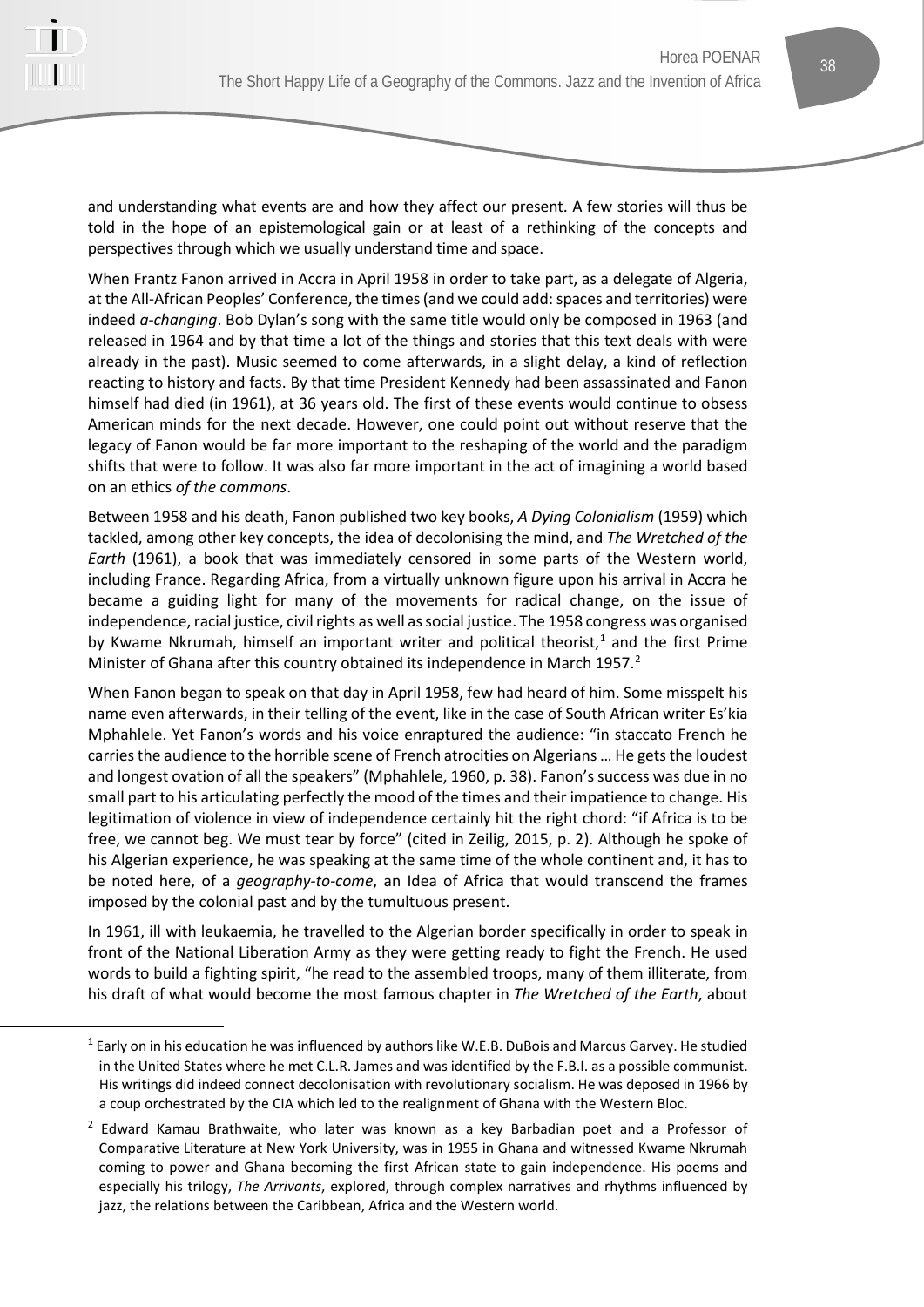

the pitfalls of national consciousness" (Zeilig, 2015, p. 2). He was thus speaking not only of a future to come (a dream of independence), but also of problems that would be encountered in this liberated future, the main one being nationalism.

Beyond the coloniser's military strength, the whole continent was bound to tackle a different, more powerful, and monstrous enemy: the coloniser's heritage. In his 1961 book for example, he predicted that after independence the national bourgeoisie would become "an acquisitive, voracious, and ambitious petty caste, dominated by a small-time racketeer mentality, content with the dividends paid out by the former colonial power" (Fanon, 2005, p. 119). To counteract this, the continent needed an *Idea of Africa* that was more suitable to the global struggle that was emerging, one for which independence was not the ultimate target but only the first step.

Fanon's adoptive Algeria did gain independence in 1962 after a bloody eight-year war. There (and not only there) he would be remembered as a hero and celebrated as a revolutionary in the 1960s turbulent struggles. However, he was only politely acquiesced in academic circles and, as the 60s died and were retroactively tamed, his work was sanitised<sup>[3](#page-2-0)</sup> according to the new ideological needs:

"the academy's adoption of radical thinkers is always a sanitising process, turning revolutionary action into passive reflection, analysis into academic pontification. To read Fanon in the 1980s was to cherry pick from a post-modern orchard, divorcing his work on racism, subjectivity and lived experience from its wider revolutionary context and its untidy dialectic" (Zeilig, 2015, p. 5).

But for a while things looked like they could go a different path and on that different path everything seemed to change: the atmosphere, the paradigms, the hierarchies, the times, but also the space. And this path included the emergence of Africa – the Idea of Africa, a world not only free from colonialism, but different, a possible creation of an opportunity not to be missed, that of a world, a society and indeed a geography that would not, for the first time, follow the model of the West but offer something new, something better: a *common* territory or a geography of the commons.

1960 was declared the Year of Africa. Seventeen countries gained independence that year and the armed opposition to apartheid in South Africa began. In the later analysis of James H. Meriwether, the events of that year strengthened the link between the African Americans and the global struggle against domination especially on an African-centred basis. It allowed for the link between the struggle against white supremacy in the American South and in South Africa. (Meriwether, 2002, p. 194). In all this Frantz Fanon was the proverbial man of the times, not in the sense that he only reflected the changes, but that he was a key active part in shaping them. His own narrative, the changes that affected him and made possible his revolutionary ideas were, for this French citizen born in Martinique, in no small part due to Africa:

"Without Algeria, Fanon would have been a brilliant and courageous psychiatrist, probably practising in France, but not the revolutionary we celebrate today. Fanon, after departing France for Algeria in 1953, continued to write important psychiatric papers. But after he left Algeria at the end of 1956, all his major work spoke of his engagement with the FLN; he wrote for Algerian national liberation and against France's genocidal war" (Zeilig, 2015, p. 14).

<span id="page-2-0"></span><sup>&</sup>lt;sup>3</sup> The same sanitising process would happen with jazz's relation to the Idea of Africa. Beginning with the 70s and increasingly in the next decades, the political engagement of jazz performers in the 60s began to be regarded at best as a phenomenon entirely related to the context of the times and thus something to be reconsidered retroactively with a distant eye and at worst as a regrettable naivety of the performers.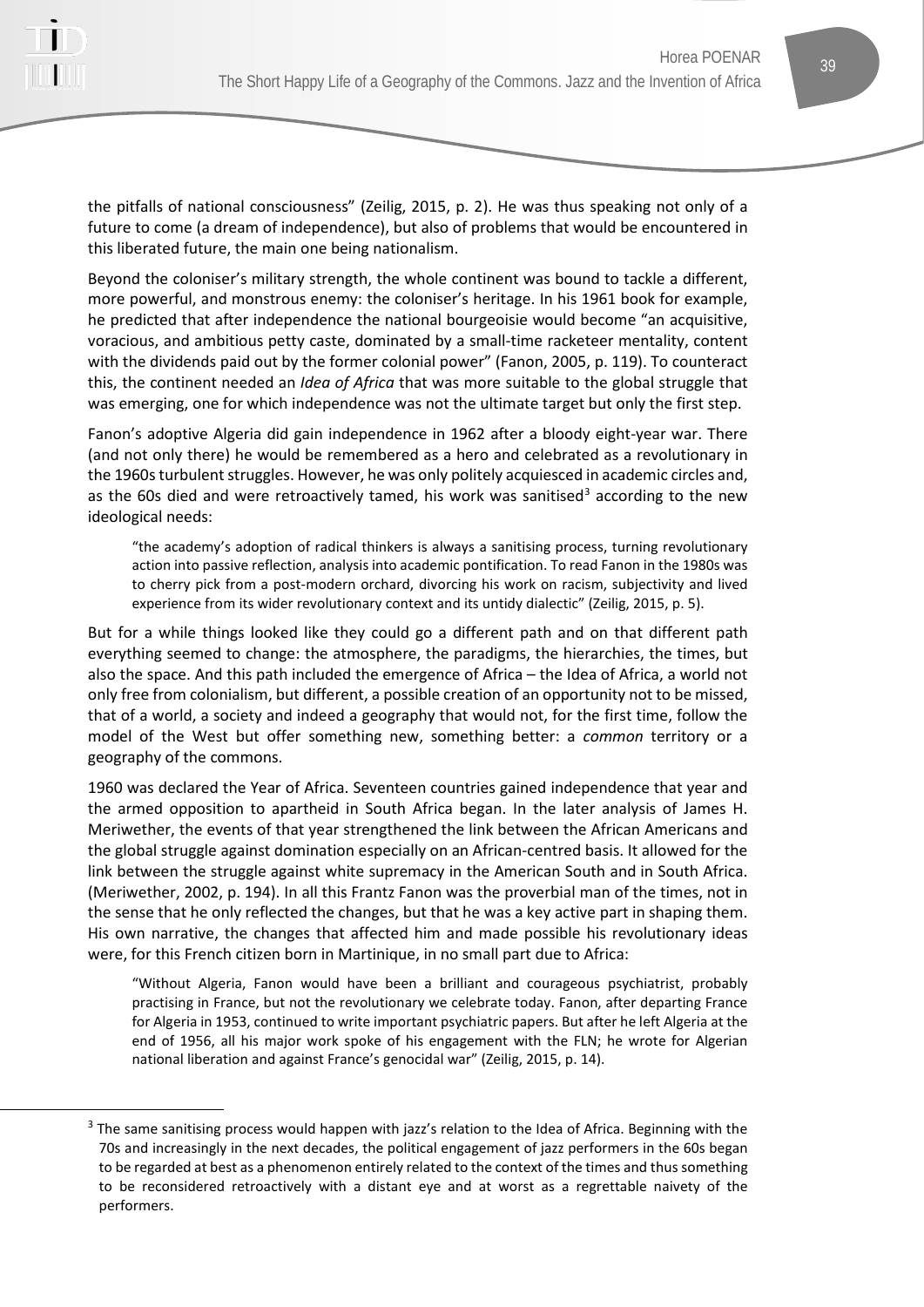

The fact that Fanon was an internationalist and regarded 'liberation' as an impossible goal, a utopian objective if it remained within the frames of the nation state, proves that for a time – albeit ephemeral – it was possible to envision a postcolonial world that would not follow the model (including the geographical one) imposed by the West. The Idea of Africa was something different from a coalescence of new nation states – a world at once free and common, in spite or maybe even due to the many differences and particularities that the continent contained. In his view, "for a truly human society to arise, national consciousness must be transcended, dissolved, and broken down on the terrain of global society (and struggle)" (Zeilig, 2015, p. 9). In this respect, the fact that Fanon based his deconstructive view on key Marxist insights on economy and that his vision could be – sometimes without him noticing the articulations – connected with fundamental communist ideas did not help him, being aggressively rejected by most of the West and, by the way, slowed his acceptance by moderate activists for independence and racial justice.

In tune with many of the ideas promoted on the eve and during the Russian Revolution:

"Fanon's work can be seen as his own highly original attempt to pull back together – and examine – the twin strands of national freedom and international 'humanist' liberation" (Zeilig, 2015, p. 12).

If such views made him unacceptable for most of the liberals and so-called academic experts, they brought him closer to another key movement and struggle of the times: the civil rights movement and its culmination in the formation and success – albeit for a limited time – of the Black Panthers in West Oakland, California, USA.

The Black Panther Party for Self-Defense was founded on October 15, 1966, by two key figures that met at the Merritt College University: Bobby Seale and Huey Newton. It would gain adherents in over forty US cities, with subsidiary information centres (called National Fronts Against Fascism offices) across the nation. The works of Fanon and the situation of Africa were essential elements in the development of the movement and its success. Bobby Seale introduced Newton to the works of Fanon through *The Wretched of the Earth*:

"A notoriously slow reader, Newton would read the extraordinary book six times. For Newton, and for many other Black Americans, Fanon's words were a revelation, not merely of African colonial conditions, but of the world's problems and why Black America was in such a wretched state" (Abu-Jamal, 2004, p. 3).

What Fanon offered these American readers was, beyond the obvious political message and an exposure and deconstruction of the prevailing ideologies of the world, a new understanding of space, territory, and man's relation to them:

"Black folks in America saw themselves in the villages of resistance and saw their ghettos as little more than internal colonies similar to those discussed in Fanon's analysis" (Abu-Jamal, 2004, p. 4).

With emancipation of the mind came a new geography reflecting both the authentic relations of power (beyond the rhetoric of liberalism) and the necessity to change. This new geography was already proposing a new understanding of the world as a globe: not any longer the generalisation and expansion through all types of violence of a perceived superior model (the Western one), but as a potential voice for a new imagination of the planet, in which Africa and the US South, Latin America and Asia would connect according to a new rewritten history and new points of reference:

"Fanon's analysis mixed well with Malcolm's militant anti-establishment oratory. Malcolm spoke often about the anticolonial liberation movements in Africa, Asia, and Latin America. He spoke also of the Bandung Conference (1955) in Indonesia where African and Asian nations pledged support to the anticolonial movement" (Abu-Jamal, 2004, p. 5).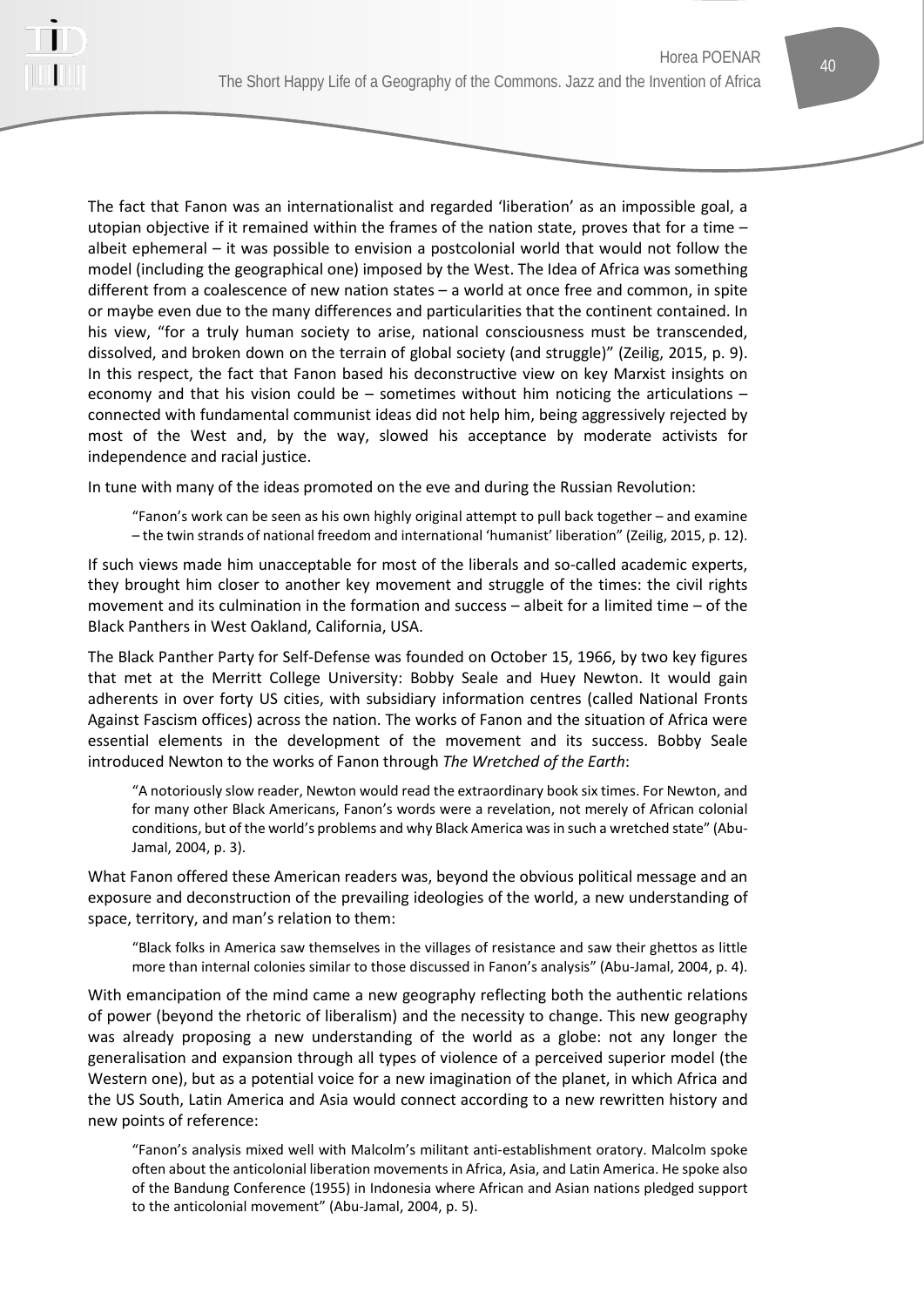

It is of course nothing new in connecting Fanon's ideas, the transformation of Africa towards a postcolonial continent and the movements for racial and social justice in America. What is however in focus in this text is how jazz contributed actively to these changes and how one such change was represented by the creation of a different perception of space, the act of imagining a new geography. In a way, our point here is that the times, political and musical, were already preparing or working towards a planetary<sup>[4](#page-4-0)</sup> view *avant la lettre*. In this regard it is certainly interesting to observe that when Fanon arrived in Accra, Louis Armstrong had already been to Ghana and encountered the public to great success.

Armstrong had arrived in Accra in May 1956 as part of a tour that included mainly European destinations, so the African stop was in fact an interesting and relevant *detour*. This event took place some time before the propaganda tours that the US State Department would organise in order to counteract the influence of communist ideas and to market the success of liberal capitalism, ironically through those that were its chief victims. He was greeted at the airport by a band which he immediately joined playing his trumpet and he later performed in front of a (very) large audience outdoors in the presence of a clearly emotional Nkrumah. The visit had an effect on Armstrong himself who, before, had been known for ridiculing those (for example Babs Gonzales) who tried to connect everything to Africa. The experience was so important that by July 1957, when the State Department tried to use him for a propaganda tour of the Soviet Union, he refused: "The people over there ask me what's wrong with my country. What am I supposed to say?" (Monson, 2010, p. 130).

The position of the jazz players was thus indeed complicated. They were intensely aware of the problems at home, and yet, compared with people in Africa, they were regarded in terms of progress, liberation, and even privilege:

"African audiences across the continent seemed to view black American jazz musicians as sophisticated examples of African progress" (Monson, 2010, p. 130).

In this, music played an essential part, and it is important to note here that it was simply a reiteration of the cliché of music as a universal language, but the evolution in specific circumstances of a language that was African in its roots. The reception offered to somebody like Louis Armstrong in Accra was thus one of politics and not aesthetics or, even better, one aware of the strict relation between politics and aesthetics. And if this was evident in the case of the music of Louis Armstrong<sup>[5](#page-4-1)</sup> (which by the 1950s seemed too mellow and too tolerant to more radical performers like the bop players), it would become even more clear a decade later when performers deeply rooted in free jazz and the fights for civil rights, racial justice and equality arrived in Africa. A lot seemed to have changed in the meantime.

In 1969, Algiers hosted the Pan-African Cultural Festival, which debuted on July 21 and continued for eight days. There were nightly concerts by the likes of Miriam Makeba, Nina

<span id="page-4-0"></span> $4$  The concept of planetarity has been coined in opposition to the imposition of globalism at the end of the 20<sup>th</sup> century. See Spivak, 2003.

<span id="page-4-1"></span><sup>&</sup>lt;sup>5</sup> It has to be noted that Armstrong resumed his collaboration with the State Department propaganda endeavours, and one such low point was the recording in 1961 of a musical written by Dave Brubeck and his wife Iola called *The Real Ambassadors*, which ambitiously tackled many ardent problems of the day trying to imprint on them a pro-US view. The musical was set in the fictional African state of Talgalla and contained such enlightened lyrics as "always be a credit to your government." Although the writers dared to criticize some aspects of (especially) racism in the US, they were entirely convinced of the positive Cold War policies of the State Department.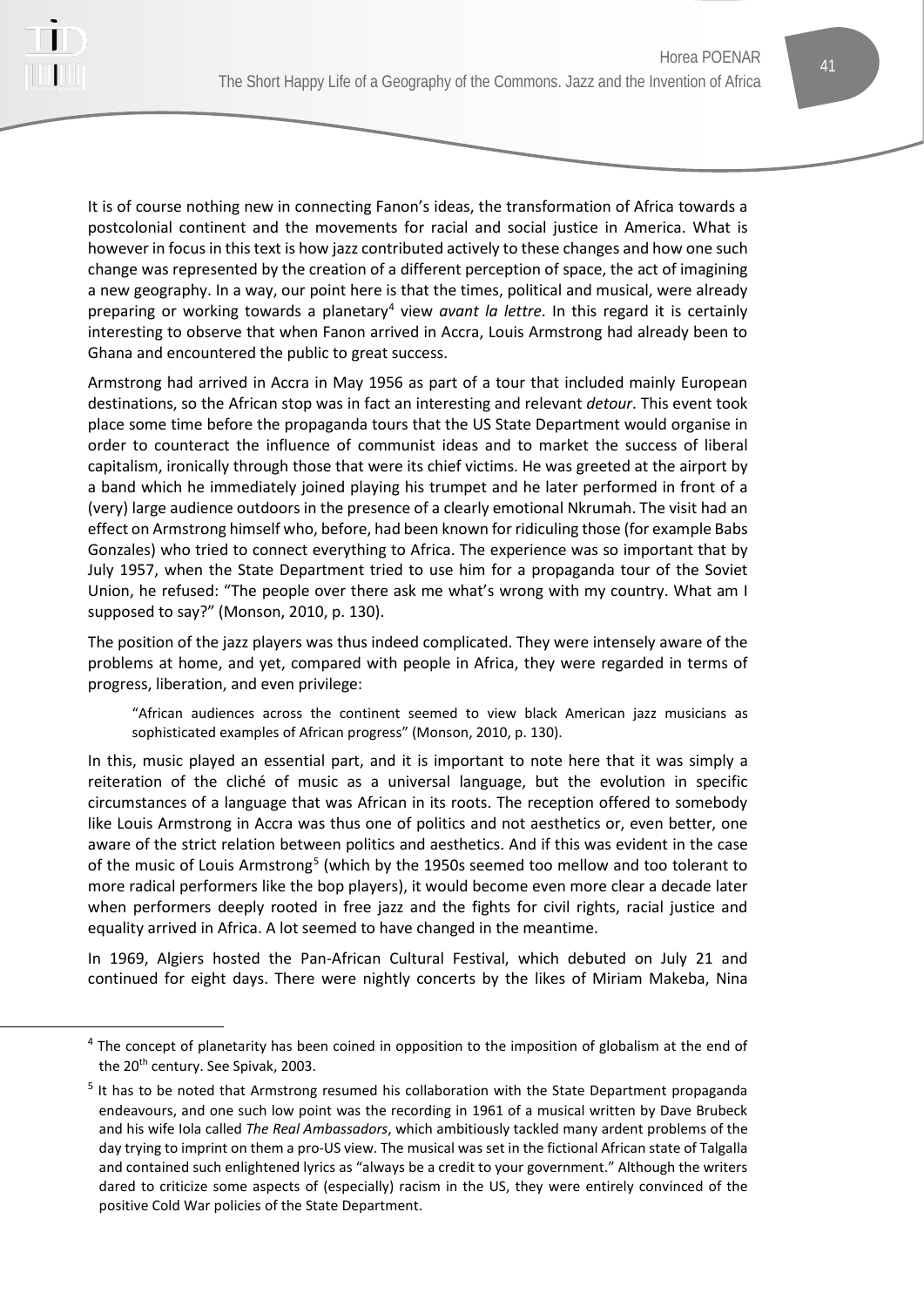

Simone, and Archie Shepp. In his documentary film<sup>[6](#page-5-0)</sup> on the festival, William Klein captured Shepp's jazz improvisation with Touareg musicians, during which he was filmed shouting that 'Jazz is Black Power!'. The performance enjoyed great symbolism as an emblematic example of Pan-African artistic collaboration. It also contained symbolism on a difference in understanding the values of civilisation and humanity: the Western world was pompously celebrating the moon landing as a clear success of opening new frontiers and proving the superiority of the US social, economic and political model. The festival was more concerned with frontiers on Earth and celebrated what was already called post-imperialism. If the USA portrayed itself as the pinnacle of Western civilisation, Algiers was defined, in clear opposition to this propaganda, as the Third World capital<sup>[7](#page-5-1)</sup> of a new planet. The times were different, and change was in the air. For a while it looked like Algiers could be a paradigm shift, one that would make possible forms of cultural revolutionary citizenship, a new perception of the globe, and, potentially, an authentic revolution.

# POTENTIAL GEOGRAPHY: A HYPOTHESIS

The atmosphere of the 1960s was certainly enthusiastic:

"it was the mid 1960s, movements were circling the globe like fresh winds blowing through stale, unopened, darkened rooms" (Abu-Jamal, 2004, p. 1).

The decades that followed put away quickly and relentlessly those hopes, like a return to closed shuttered rooms. From a retroactive (and mostly reactionary) view, strictly interested in facts, the language of the times, the projects and the movements that were born with them become simple circumstantial evidence of how it was then in very different seasons. A historian, as well as a geographer, does not spend a lot of time and energy in dealing with unrealised potentialities. They usually archive them under the terms of utopia or romanticism and return to scientific endeavours. They move on, deal with the evidence at hand and, sympathetic or not, keep the past in the past. This is certainly true of the ideology we live in, one that pervades the media, the political discourses and even academia, but not exclusively, not every time, not everywhere.

When Walter Benjamin wrote his 1940 theses on the concept of history, he was certainly moving against the tide of historiography. His famous injunction, "to brush history against the grain", meant precisely the act of opening up possibilities that are not allowed by the triumphal march of the historical continuity of the ruling classes and ingrained ideology. One of the key elements of historiography that he questioned was the way in which an event was transformed – in the eyes and through the judgement of the historian – in a historical occurrence (where historical means that the event is declared over, it has become a thing belonging to the past). Such a procedure disconnects the event from the present and it is only through this disconnection that the historian understands his position (legitimised as scientific and objective). What is also important here is that in this way the event has ceased to be a danger for the present: it has no longer any relevance, beyond the academic work of archiving, which also means that the event

<span id="page-5-0"></span><sup>6</sup> See William Klein, *The Pan-African Festival of Algiers*, France/Algeria, 1969, 90 min.

<span id="page-5-1"></span><sup>7</sup> Incidentally this is the title of American activist Elaine Mokhtefi's 2008 memoirs: *Algiers, Third World Capital*, Verso, 2008. Born in New York and relocated to Paris in 1951 (where she met, among many others, Frantz Fanon), she moved to Algiers in 1962 where she did various jobs including in the University, but more importantly she helped many Black Panthers exiles, including Eldridge Cleaver.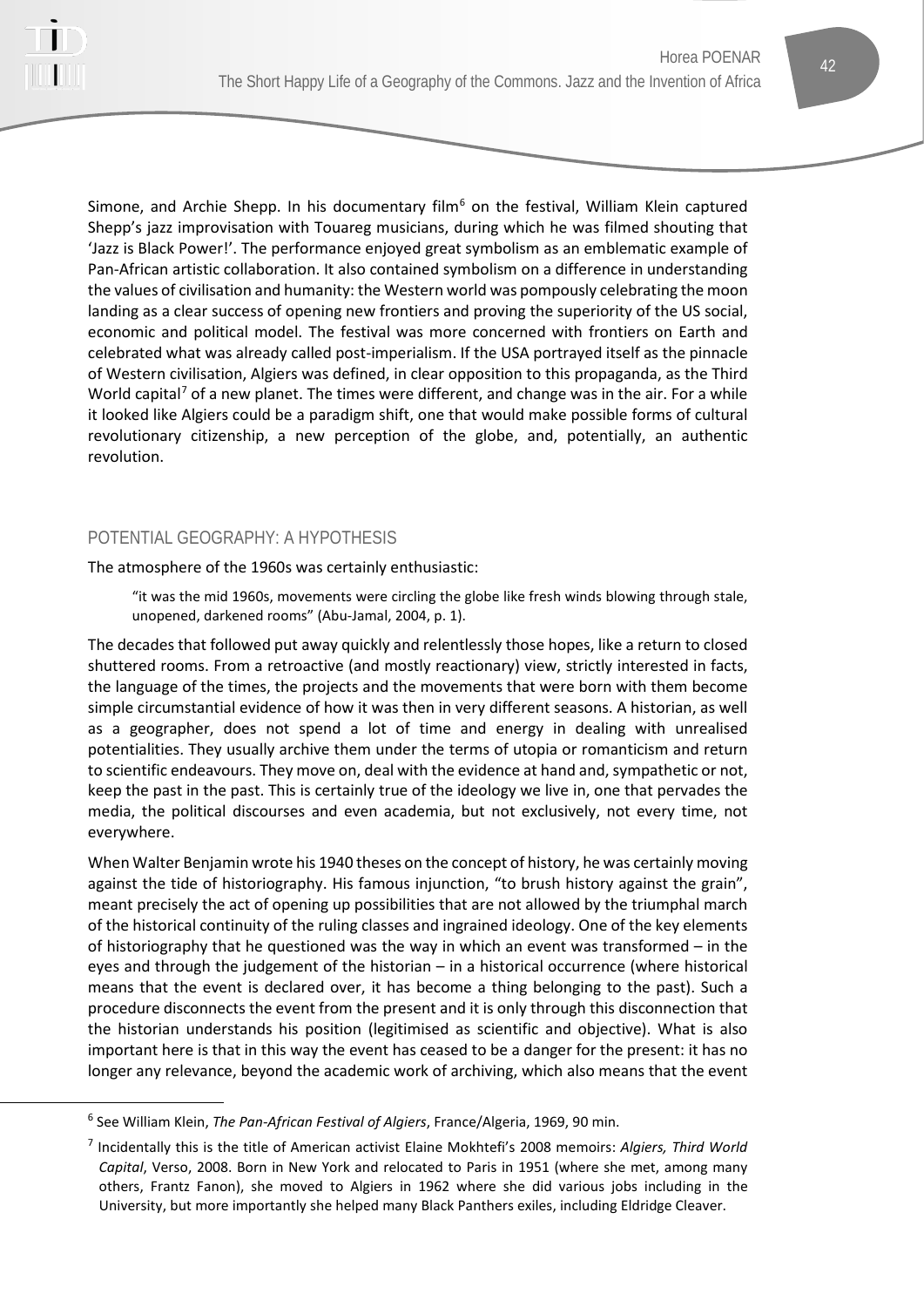

has failed. In many ways this is what has happened to the event that we will call here "the invention of Africa" (or *Uhuru Africa,* to borrow a title of a key jazz album) as an emancipatory form of imagining the commons beyond the ideological frameworks accepted then and now.

The enthusiasm of the independence, the strong belief in a different possibility beyond what was (and still is) accepted as possible has been declared a historical occurrence, an event of the past and thus a (predictable and, for many historians, desired) failure. What happens here, if we follow Benjamin's analysis in the fragments N5a,7[8](#page-6-0) from *The Arcades Project*, is not that the event is considered independent of the complex network of social, economic, and political context in which it was produced, but that *now* it is perceived independent of the process in which it survives. It doesn't concern us anymore, beyond the scientific, academic, or museographic (neutral, objective) attention.

Michael Löwy, in his close reading of Walter Benjamin's theses, offers an illustration of the demand to "brush history against the grain" by articulating the German philosopher's ideas with those of Uruguayan Eduardo Galeano, author of *Open Veins of Latin America* (1981), a history of the continent written from the point of view of the victims. According to Löwy, "to write history 'à contre-sens' is to refuse any affective identification with the official heroes, the Iberian colonialists and the European powers" (Löwy, 2001, p. 56). The process is one of "demystification" and it certainly requires an act of invention similar to the historical events, and thus one that keeps the active quality of an event. In the same vein, "the concept of 'African history' marked a radical transformation of anthropological narratives" (Mudimbe, 1988, p. 190).

The very idea of a history viewed from another point of reference than the standard Western one proved to be a challenge and had wide repercussions. In the opinion of V. Y. Mudimbe, it was no less than a reconfiguration of the understanding of history and "the invention of an African history" which articulated with a simultaneous "critical evaluation of the history of the Same" (Mudimbe, 1988, p. 190). A work of deconstruction was initiated, one that was bound to reassess both what history is not, and essentially *what it should be*. In this context it was relevant that:

"during the methodological renewal of the 1950s Lévi-Strauss, in order to celebrate the 'savage mind', relativizes the very concept of history, which as he put it, 'is a disconnected whole, formed of areas each of which is defined by a frequency of its own" (Mudimbe, 1988, p. 190).

The invention of Africa could thus be regarded as a utopian endeavour only within the bounds of the conservative understanding of history. Nothing comes easier for the historian than to pinpoint an event as a (passing and threatening) utopia, easy to romanticise, but one which the scientific eye needs to keep in its place. Unable to perceive its own powerful ideological position, such a historian develops a barely disguised hatred of utopia which, as Miguel Abensour observed, is "a repetitive symptom which, from generation to generation, affects the defenders of the existing order, who are prey to the fear of otherness" (Abensour, 2000, p. 19). There is no doubt that imagining a potential history would fall under this categorisation as utopia. Such an endeavour is however the work of a radical author of our times which is unsurprisingly closely connected to Walter Benjamin.

<span id="page-6-0"></span> $8$  "Barbarism lurks in the very concept of culture – as the concept of a fund of values which is considered independent not, indeed, of the production process in which these values originated, but of the one in which they survive" (Benjamin, 1999, pp. 467-468).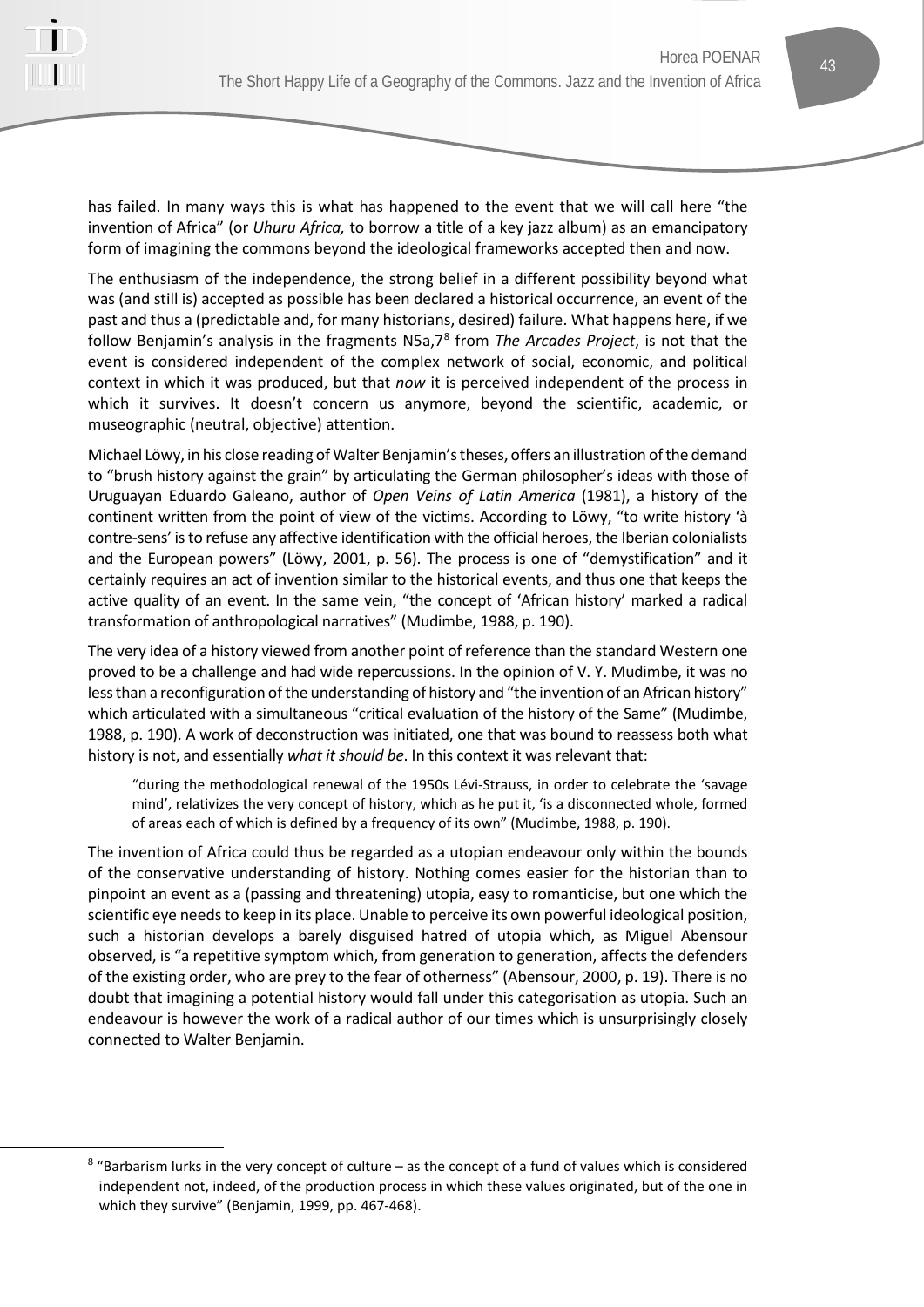

In 2019, Ariella Aïsha Azoulay published *Potential History. Unlearning Imperialism*, a book which does not shy away from a powerful diagnosis:

"historians are guilty of inhabiting the position of judge in the court of history, as if the struggle was over and they themselves are removed from history" (Azoulay, 2019, p. 377).

And to this the only solution is an act of imagination:

"imagine historians going on strike, turning accepted imperial facts into criminal evidence. Imagine historians who understand that what sounds like a heavy charge against them is rather a charge against their discipline, which they have the power to radically change" (Azoulay, 2019, p. 379).

Potential history can only be achieved through an act of *unlearning* the past guarded by the archive, an ability to read history aware of the traces of crime which historians are unable to see, formatted as they are to find crime only in those documents where the intention to commit crime is explicitly written down. An unlearning that allows, as was the case for Walter Benjamin in 1940, the imaginative historian to take sides, to not shy away from, for example, admitting that the Native Americans were "the good guys" and to understand that there is no neutrality in the writing of history or the understanding of time. And, we may add here, in the understanding and distribution of space.

The invention of Africa is thus both a sign from the future (an almost Kantian horizon of understanding) and a redistribution of the past (history) and present (geography). For Tsenay Serequeberhan, "African liberation struggle is a world-disclosing phenomenon that offers the possibility of concretely reclaiming and establishing the historicity of African existence" (Serequeberhan, 1994, p. 10). This is of course not far from Martin Heidegger's key insight that *die Welt weltet* (the world worlds). There is no natural, objective world; the moment meaning, values and identities come to the fore, the world is always produced or rather produces itself in an act (or event). To be able to perceive this opens the possibility to understand that there is no privileged view upon things and thus, in the case of Africa, to grasp the essential fact that "Africa is not heir to the European heritage" (Serequeberhan, 1994, p. 10). The key is not that by ending colonialism an authentic African history and geography would emerge. There is no such thing.

However, through decolonising and even through epistemic disobedience, $9$  a different history (outside the bounds of Western expertise) and a new geography (outside the criteria of Western geographers) could emerge. There is no real disconnection between historiography and geography. "Histories produce geographies and not vice versa" (Appadurai, 2013, p. 66), which means, according to Arjun Appadurai, that there is no natural founding and legitimising ground for the understanding of historical space or time. Space is produced as an event, it is part of a network of events, it should not be understood as a natural decorum:

"space is part of the continuity of the events within it. It is in itself an event, comparable with other events. It is not a mere container" (Berger, 2016, p. 132).

The idea that space is an event immediately attracts attention to all those figures that generally remain in the margins of scientific discourse: nomads, refugees, homeless people, stateless persons and even noncitizens. As long as space is perceived as organised and part of a parcellation that allows the governing of those that live within the accepted borders, these nomadic figures are just noise that affects the clear perception of structures. Their existence (which, again, is only perceived when space is understood as an event) questions political bearings and subverts legal and institutional decisions. Just as, for Walter Benjamin, the

<span id="page-7-0"></span><sup>&</sup>lt;sup>9</sup> The concept is at the forefront of Walter Mignolo's work. For details see Mignolo, 2004.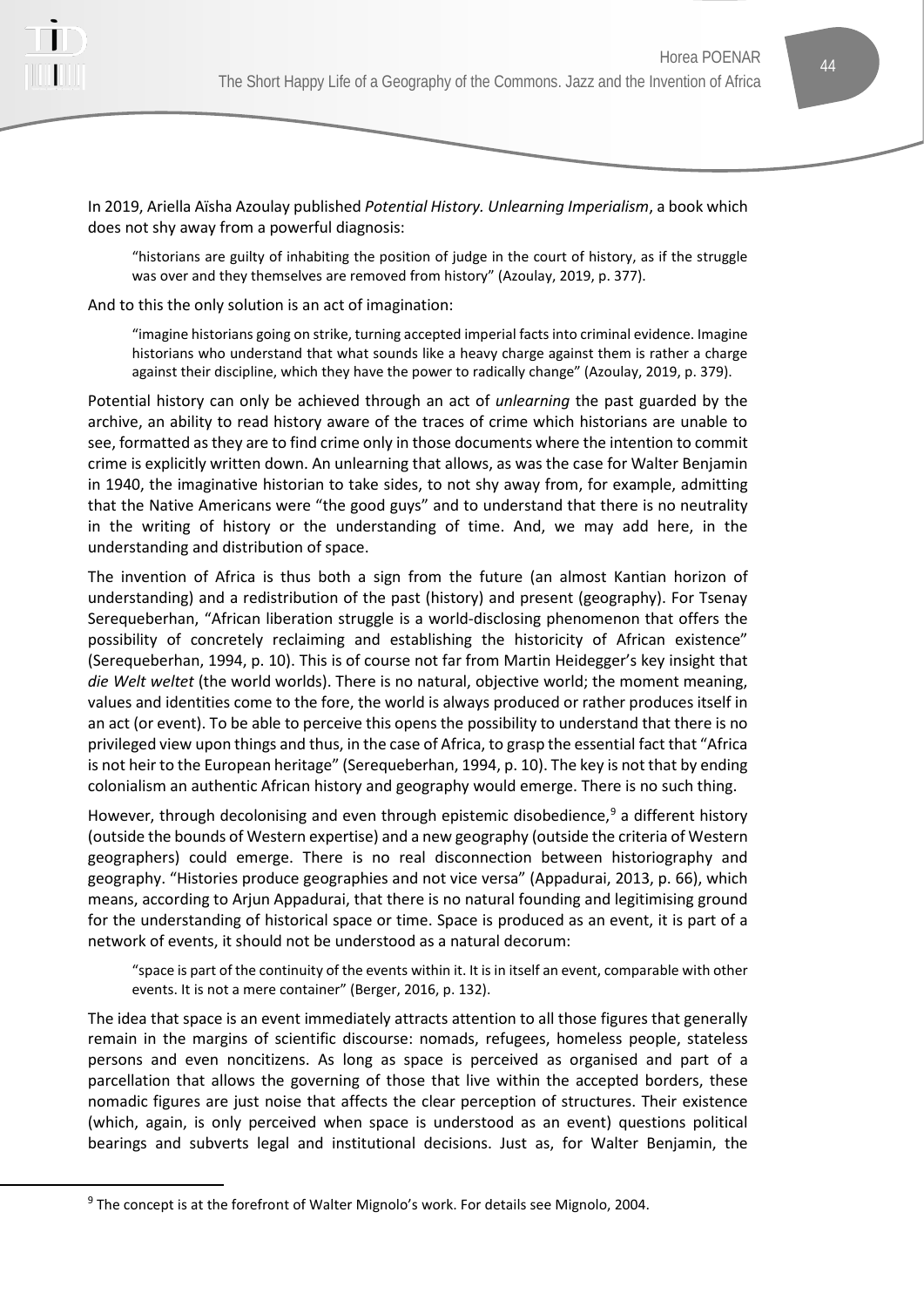

ragpickers make necessary a questioning of the methodology of doing history/historiography, those that are 'mapless' require a similar questioning of geography as science:

"people, many people, have lost all their political bearings. Mapless, they do not know where they are heading" (Berger, 2016, p. 132).

We could venture to say that *mapless* implies here that space has no world. What does it need then for geography to perceive space as world?

It is appropriate here to meditate on what lessons geographers can learn from Heidegger's *die Welt weltet*. The concept of world emerged in close articulation, for the European identity, with the concept of history.<sup>[10](#page-8-0)</sup> It provided the geographical space necessary, in the imagination of European colonialism, to legitimise its dealings with the alterities encountered. In this sense the invention of Africa (as a spatio-temporal matrix of emancipation) does not stand as a *new* option in a series of possibilities, but as the elaboration and comprehension – through this horizon – of the key contradictions, tensions, but also potentialities of this – first of all – deconstruction of the colonial *worlding* of the world. It is also essential to notice that this was not only an African problem, and thus something that could be reduced to the demands of a particular identity to obtain its rights in a generally accepted framework (which is pretty much the mechanism of multiculturalism). The emancipation of Africa was not and cannot be understood through the lenses of contemporary multicultural ideology. It required, as key Black Panthers activists knew, a revolutionary transformation:

"some people in the Congo speak Swahili but Swahili has not freed them. Africans in South-West Africa or in Mozambique wear African robes and have not lost their African cultural patterns but at the same time they're slaves to colonialism and neocolonialism, so that our teachings for both adults and young black people is the necessity to have a revolutionary culture" (Abu-Jamal, 2016, p. 108).

As such, Africa is not just a place in which Africans could recover and reclaim an authentic reality<sup>11</sup> that colonialism erased or simply impeded. Postcolonialism understood early this hybrid reality (and identity) of the postcolonial subject(s). It could be the reason why, according to Mudimbe:

"the conceptual framework of African thinking has been both a mirror and a consequence of the experience of European hegemony; that is, in Gramsci's terms, 'the dominance of one social bloc over another, not simply by means of force or wealth, but by a social authority whose ultimate sanction and expression is a profound cultural supremacy.' These signs of a major contradiction are manifest in the increasing gap between social classes, and within each class, of the conflict between those who are culturally Westernised Africans and the others" (Mudimbe, 1988, p. 198).

The incipient (but not-yet dominant or even conceptualised) globalisation that was later to justify the forms of American neoliberal imperialism could still at that point (the 1960s) be countered by a collectively subjective imagination of a world. To put it another way, what Africa meant at that point could be explained in the terms of a *worlding* of a potential experience with concrete spatio-temporal coordinations. Historians tend to neglect this imaginative horizon

<span id="page-8-0"></span><sup>&</sup>lt;sup>10</sup> I mainly follow here the demonstration of Chengxi Tang in Tang, 2008.

<span id="page-8-1"></span><sup>&</sup>lt;sup>11</sup> See Abu-Jamal, 2004, p. 9: "As early as 1787, a group of 'free Africans' petitioned the Massachusetts legislature for leave to resettle in Africa, because of the 'disagreeable and disadvantageous circumstances' under which 'free Africans' lived in post-Revolutionary America. The petitioning delegation was led by Black Masonic leader, Prince Hall". Lincoln himself would entertain the idea of resettling the Black people in Central America. Then "After the war ended with Union victory, a Republican Reconstruction-era governor of Tennessee, William G. Brownlow, would urge the US Congress to set aside a separate US territory for Black settlement."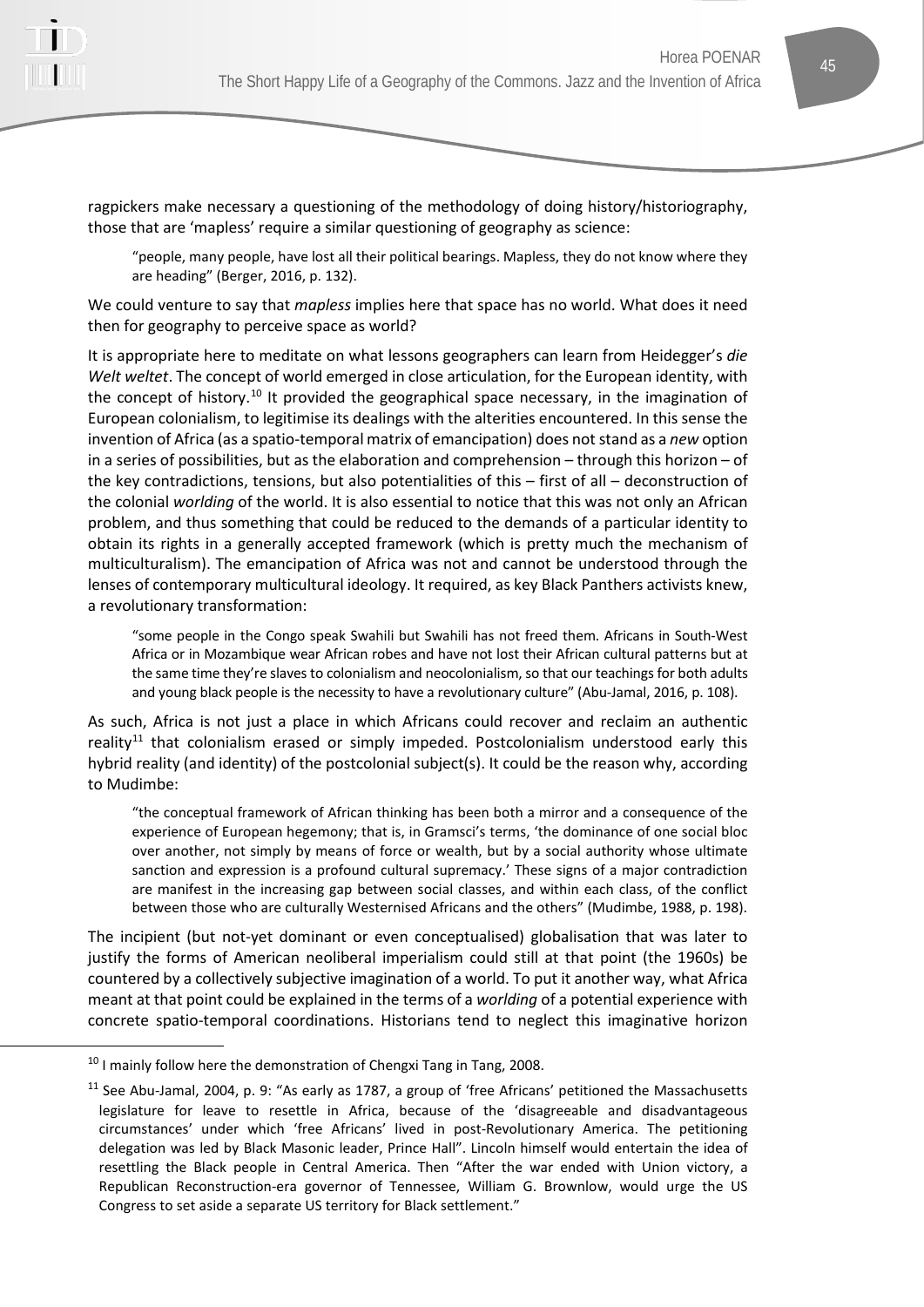

because evidently the continent ended by adapting to the Western frameworks just as everybody else did. It became a subject only by being *subjected* to the acceptable criteria of time and space. However, if globalisation *subjects* us (cf. Osborne, 2018, p. 19), could we consider that at that point the attempt to think and make possible the emergence of a new African geography already announced what was later to be called, by Spivak, planetarity?

The work of globalisation<sup>[12](#page-9-0)</sup> has proven to have a twofold mechanism: on the one hand, it eliminates as many borders as possible for the circulation of goods and the freedom of the capital and, on the other hand, it reinforces those borders for non-economic reasons. In order to achieve this second objective, it needs the conservation and repetition of the key tropes of nationalism. In Peter Osborne's terms, it needs "the cultural-political repetition of the national and (at a greater distance) the regional, which increasingly functions as the compensatory correlate of its destruction as an economic form" (Osborne, 2018, p. 51). In regard to this move towards African nations, postcolonial Africa in the 1960s stood on a threshold. Globalisation tamed this tenseness afterwards, by allowing the compensatory repetition of the national/regional in order to cover the real economic uniformisation and destruction of everything specific and local that could not function – on the surface at least – as a commodity for capitalism. In a similar process, music itself has become such a commodity, both exotic and subsumed to the logic of the music scene directed by Western money. And true to its mechanism, the capitalist logic of retroactive appropriation was able to capture (almost) everything that appeared able to oppose it.

One key internal tension of the last decades has been that the new postcolonial space was also the framework for the emergence of anticolonial nationalisms. At a first level this is a recoding that assures an imaginary satisfaction. Does it go any further? The idea of Africa was indeed an assertion, a proclamation, and essentially an invention. A performative logic was in play (it was also in the music that partook in the event), one that attempted to invent a collective subject as a spatial and historical (new, modern) reality.<sup>[13](#page-9-1)</sup> Potential geography could thus name this horizontal, imaginative and anticipatory coming together of multiple collective forms of present in a living space which, although speculative, is lived as real. Just as the concept of contemporary is a utopian "*actual* conjunction of all present times" (Osborne, 2018, p. 37), the invention of Africa was an act of productive imagination and a political act. It explains why, although perceived as *new*, this Africa was (and is) simultaneously thought as *old*. The internal difference is that the *new* Africa fully perceives itself as historical, as an intervention in space and time, as a standpoint for and against, while the old Africa is the myth that retroactively turns upside down the colonial hierarchy: the civilised ones were and are the Africans, while the Europeans prove to be and to have been the real barbarians.<sup>[14](#page-9-2)</sup>

In this context, the limits of older terms (community, society, nation, culture, etc.) to explain this invention of Africa become evident. If mapping – and ultimately geography – are (research) tools of the Master, colonial instruments of domination (even or especially when they are scientifically legitimised), then *(Uhuru) Africa* names not only an alternative geography (and history), but a

<span id="page-9-0"></span> $12$  To keep a little longer to the distinction globe-planet, we could say that the globe space is always precisely mapped (and therein geographers usually find their duty and legitimation) and worldless while for the planet the space is mapless but worlded.

<span id="page-9-1"></span> $13$  To put this in Osborne's terms, "colonies, initially figured as sites of the past, appear anew as the sites of the future, antiquating their colonial masters" (Osborne, 2018, p. 32), a future that, as he borrows the phrase from Maurice Blanchot, obstinately holds itself in reserve.

<span id="page-9-2"></span><sup>14</sup> This dialectic of *new* and *old* follows the ideas of Dipesh Chakrabarty (cf. Chakrabarty, 2004, pp. 458-462).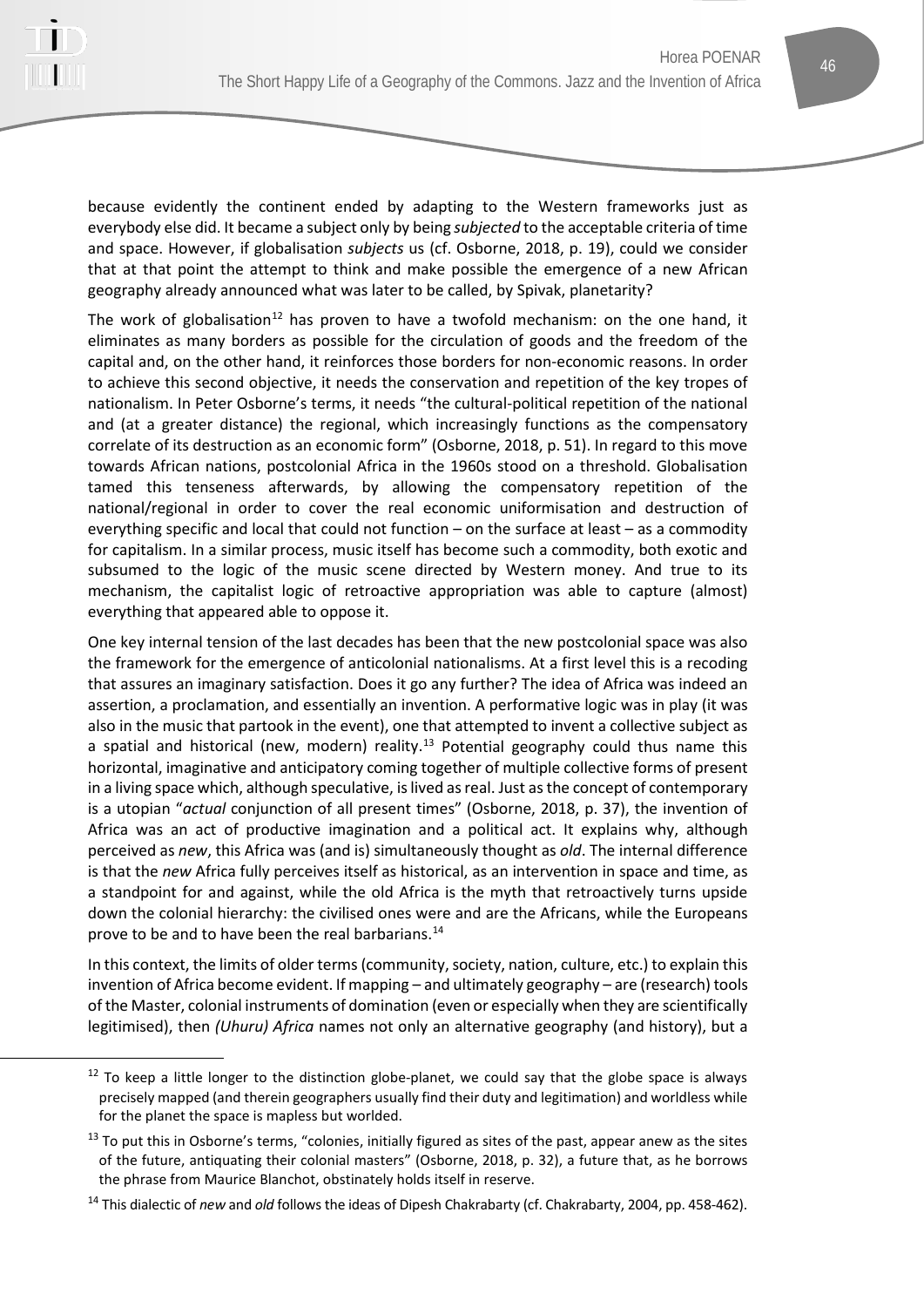

radically different perception of space and time. For Frantz Fanon, just as colonialism interrupted a historicity proper to Africa, liberation had to do the same, it involved the necessary demise of colonial temporality. Liberation is however not a *return* to some original or natural essence or to an already existing (as world) space. It is more of a "practice of freedom" to follow Michel Foucault's expression that Tsenay Serequeberhan uses in order to define African liberation (Serequeberhan, 1994, p. 88). As Marcien Towa puts it, the aim is to build/invent an "auto-centric Africa" (Serequeberhan, 1994, p. 114).

It is interesting here, in the context of the idea of a potential geography, to note that Mudimbe's conclusion to his book is titled *The Geography of Discourse*. In 1988 he thus defines the spatial configuration as essential and epistemologically significant. In the footsteps of Foucault, but also of Bloch and Braudel, he observes that "history is a legend, an invention of the present. It is both a memory and a reflection of our present" (Mudimbe, 1988, p. 208). It is a relation to an invented space that has to be followed:

"I believe that the geography of African gnosis also points out the passion of a subject-object who refuses to vanish. He or she has gone from the situation in which he or she was perceived as a simple functional object to the freedom of thinking of himself or herself as the starting point of an absolute discourse. It has also become obvious, even for this subject, that the space interrogated by the series of explorations in African indigenous systems of thought is not a void" (Mudimbe, 1988, p. 213).

However, in order to articulate space with discourse, a (collective) consciousness is needed. It was something that activists were aware of early on. In his famous 1959 talk in Rome, at the Second Congress of Negro-African Writers and Artists, Leopold Senghor emphasised that:

"the most striking thing about the negro peoples who have been promoted to autonomy and independence is precisely *the lack of consciousness*" (Serequeberhan, 1994, p. 28).

This consciousness is what art (and especially jazz) builds. Indeed, for Senghor, what defines the ontological difference of the Negro is a different act of knowledge:

"he feels that he feels, he feels his *existence*, he feels himself; and because he feels the Other, he is drawn towards the Other, into the rhythm with the Other, to be reborn in knowledge of the world" (Serequeberhan, 1994, p. 29).

As the author questions, isn't this identification of the Negro with feelings an internalisation of racism, a way of taking negative Eurocentric positions and turning them into positive manifestations? How are we supposed to read them after the work of Edward Said (1995) or V.Y. Mudimbe? Mudimbe's answer to this can be read in the following fragment:

"even in the most explicitly 'Afrocentric' descriptions, models of analysis explicitly or implicitly, knowingly or unknowingly, refer to the same order. Does this mean that African *Weltanschauungen* and African traditional systems of thought are unthinkable and cannot be made explicit within the framework of their own rationality? My own claim is that thus far the ways in which they have been evaluated and the means used to explain them relate to theories and methods whose constraints, rules, and systems of operation suppose a non-African epistemological locus" (Mudimbe, 1988, p. 10).

So, where are we then? Perhaps the answer relates to a worlding or event yet to come, an opening that is still accessible in spite of all the signs pointing to the contrary. In the end, everything depends on understanding that the *new* is neither another option in a series that stays the same, nor a return to a previous authentic *old*. The name that Malcolm Little took for himself in 1950 may give us, if we follow the thought of Slavoj Žižek, a clue: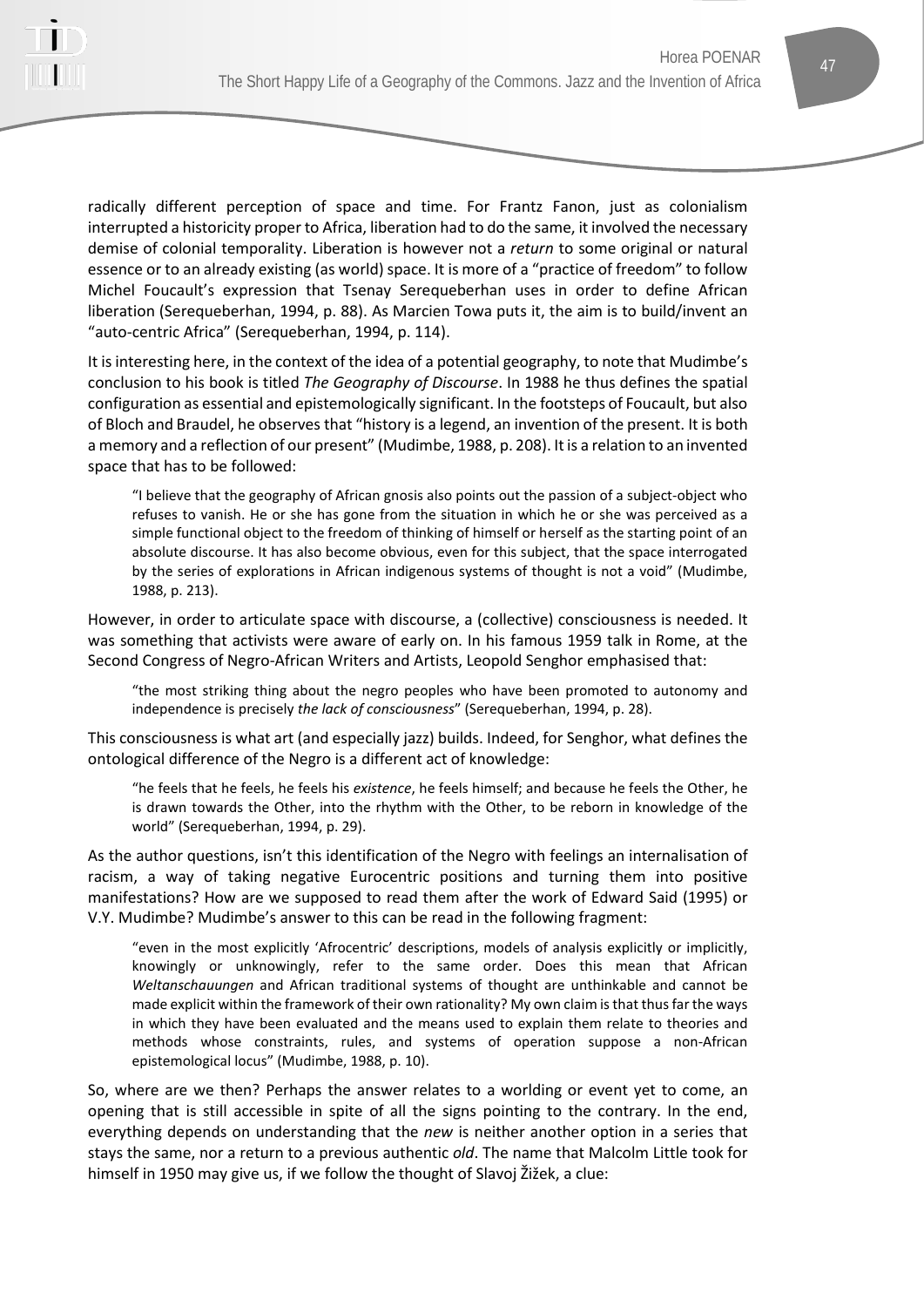

"The point was not to mobilise the blacks to fight for a return to their primordial African roots, but precisely to seize the opportunity provided by the  $X - a$ n unknown new (lack of) identity engendered by the very process of enslavement that has ensured those roots were forever lost (...) a unique chance to reinvent themselves, to form a new identity more universal than the professed universalism of the whites" (Žižek, 2014, p. 133).

The invention of Africa is an event through seizing the opportunity offered by a subtraction, as in the case, for the Slovenian philosopher, of radical emancipation:

"is not subtraction, by definition a subtraction from the hold of a Master-Signifier? Is not the politics of radical emancipation a politics which practices subtraction from the reign of a Master-Signifier?" (Žižek, 2014, p. 411).

It is not the aim of this text to investigate all the levels and openings of such an understanding of invention and event. We will limit ourselves, within the frames of a potential geography sketched above, to meditate on how musical geography was essential to the event of *Uhuru Africa* and to the ability to imagine, for a limited time, a geography of the commons.

## MUSICAL GEOGRAPHY OR HOW TO READ MAPS (WITH THE HELP OF ART)

In January 1955, Randy Weston recorded the album *Trio* with bassist Sam Gill and drummer Art Blakey, which featured his composition *Zulu*, a first take on Africa in a career that will often keep the continent as the main political and aesthetic reference. This reference was shared by some of his friends, among which Harlem Renaissance writer Langston Hughes, who was close to Nigerian musician Babatunde Olatunji.[15](#page-11-0) Weston sought to translate Hughes' freedom poems into an African language with continental commonality and use them as part of a musical project that in itself would be an active part of an emergence of such a commonality. Wondering how this was possible in a continent of more than 900 different dialects, and even more so in a continent whose shape and geographical delineations were in constant and radical turmoil, Weston went first to the United Nations:

"I was anxious to use an African language because I was quite upset by the Tarzan movies and how they depicted Africans. I spent time at the United Nations and met several African ambassadors and asked them what language I should choose to represent the whole continent; they said Kiswahili"[16](#page-11-1) (Weston, 2015).

*Uhuru Africa*, his album from 1960, was the first attempt of its kind, a project concerned first of all with being representative of an entire continent and thus, in a way, with trying to define it. It wanted to be a cry for freedom done in a representative voice, a work of music that described the global African people, and thus a kind of map that would underline the common core of a worldview, and not the concrete individual differences. It was an attempt at a philosophical geography, done through music. The album was not popular at the time. Perhaps it was more a sign from the future. Even writers like Philippe Carles and Jean-Louis Commoli, authors in 1972 of the essential *Free Jazz*, seemed to miss the point. For them, as long as the preoccupation for Africa remained cultural, it was "a phatasmal satisfaction", "an exclusively African cultura" and

<span id="page-11-0"></span><sup>&</sup>lt;sup>15</sup> Randy Weston's first trip to Africa was in 1961, when he was part of the U.S. propaganda delegation that included Hughes, Flowers, Olatunji, and others at a festival in Lagos, Nigeria.

<span id="page-11-1"></span><sup>&</sup>lt;sup>16</sup> Kiswahili, also known as Swahili, is a language used mostly in East Africa, where it functions as a lingua franca.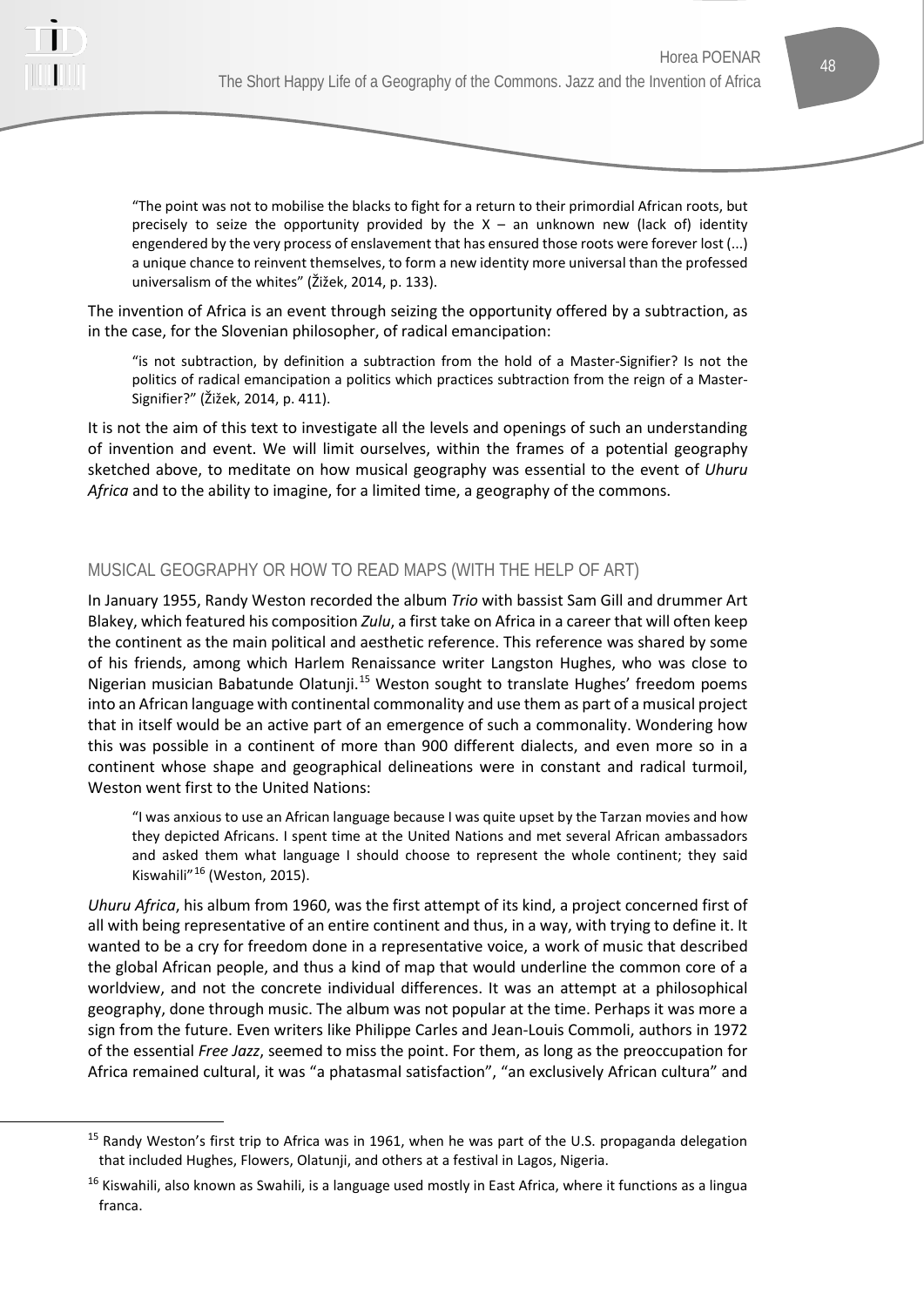

for that reason not a "revolutionary culture" (Carles & Comolli, 2000, pp. 60-63). However, we can ask here, is that necessarily so?

The authentic political revolutions are often to be found in subtle aesthetic shifts. The main idea of Jacques Rancière's reading of Flaubert is to be found in such an area: the French author produced a revolution not through his political ideas or intentions (he was rather a conservative), but through his almost obsessive focus on style. An entire paradigm, the modernist one, found its roots in this stylistic shift: the democratisation of the visible, and the disappearance of the Romantic Heroes, replaced by ordinary characters who now had a right to be the focus of stories or even, as it happens for example in the first chapter of William Faulkner's *The Sound and the Fury*, a right to tell the story from the perspective of a debile mind. The real revolutions are to be found in details like these, which necessitate a radical courage to view things differently.

In Rancière's opinion, the real democratic literature or art is not the one that tries to mimic the language and views of the masses and especially not the one that tries to adapt to their (perceived as limited) horizon. On the contrary, it's to be found in what at surface can appear as the most complex and elitist modernist art, as in the above-mentioned novel of Faulkner or in Virginia Woolf's *The Waves*. What these works perform is a recalibration of perception under or inside the continuous deconstruction of inegalitarian axioms. It is not a matter of direct political message; rather, it is a reconfiguration of the style and forms of perception that is or could be radical. *Uhuru Africa* belongs in the same fold. Baritone Brock Peters, who sang *African Lady* on the album, observed that:

the song "wasn't written in a high key where my voice would sound operatic. It was written in a medium key where my voice had a mellow quality that would lend itself to jazz or music that wasn't considered classical music" (Weston, 2015, p. 71).

It was essential for the music not to be perceived as part of a Western tradition (say, an opera with an African theme, fully contained in the tradition of the European form), and yet not totally disconnected from that, because for Weston the key was not to remove a tradition in order to make place for another, but to find a different, new path. For that reason, jazz seemed to be the proper medium. Improvisation is key to inventing a new society, an act that cannot and should not be done by following a known (even scientific) method or plan. It is also for this reason that geography itself, as an academic science (based on evidence and measurements and striving to be objective), was in the 1960s fully questioned. The aim was not to find new stable borders and delineate individual, internally defined communities but – for a while, at least – to have the courage to imagine others. For Benedict Anderson, a community is always in fact the (temporary) result of an act of imagination. Such an act can be hijacked by the official powers, something that happened with maps in this nascent scientification of geography:

"like censuses, European-style maps worked on the basis of a totalizing classification (...) the entire planet's curved surface had been subjected to a geometrical grid which squared off empty seas and unexplored regions in empty boxes. The task of filling in the boxes was to be accomplished by explorers. They were on the march to put space under the same surveillance which the censusmakers were trying to impose on persons. Triangulation by triangulation, war by war, treaty by treaty, the alignment of map and power proceeded" (Anderson, 2016, p. 173).

Maps shape the collective imagination and that is why State Apparatuses rely on them to enforce ideology (and incidentally that is why geographers have a lot to think about when they meditate, as they should, on the political, social and ideological effects of their discipline). In Benedict Anderson's view, museums themselves (and thus art) are profoundly political, part of a political distribution of the commons through the barely disguised academisation of disciplines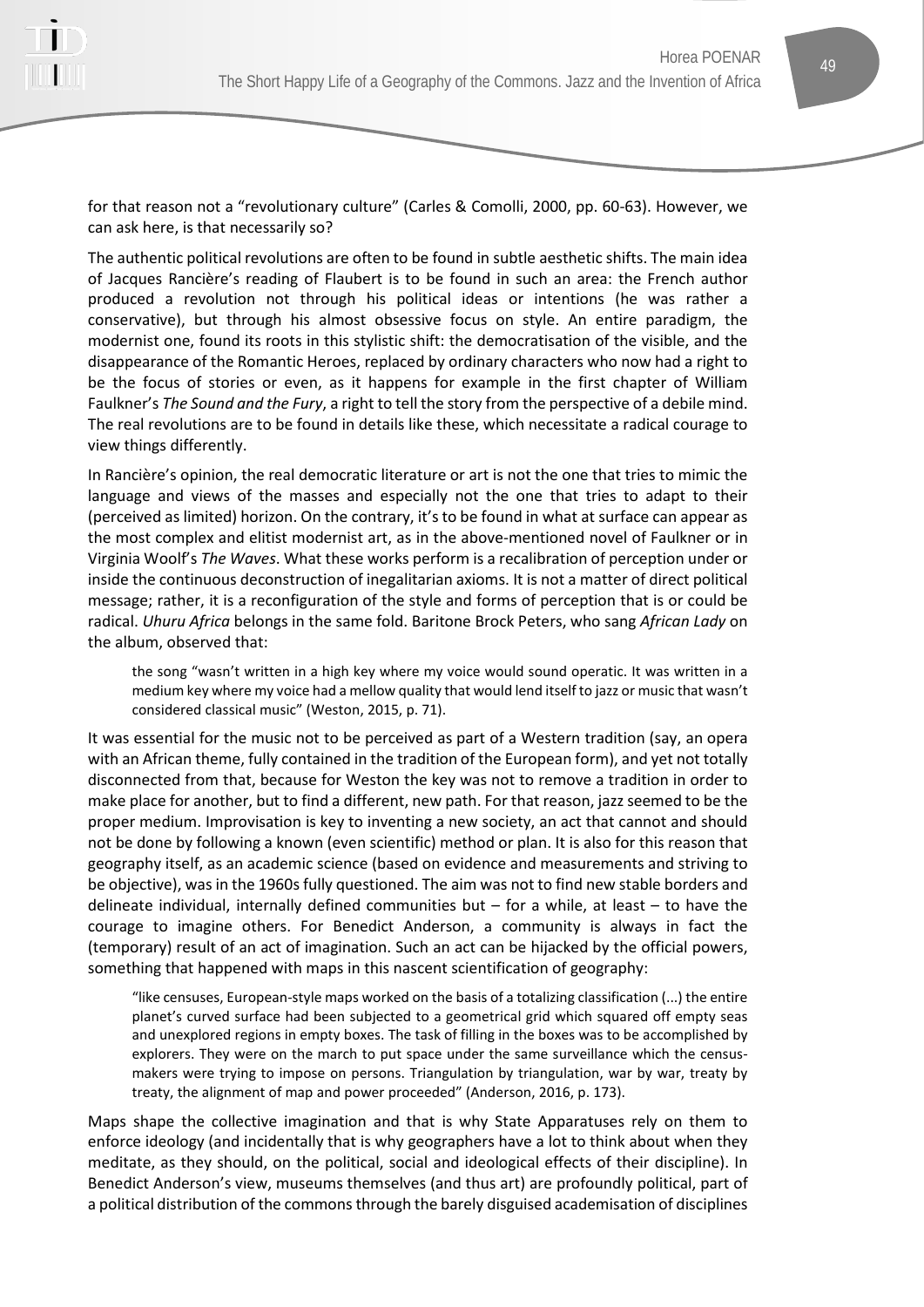

(experts are produced by academia, whose criteria and judgements are then protected by the system and in turn they protect the system). However, could art function as a different reference point? Can geography be re-imagined and thus allow for a different history? It is perhaps relevant that one of the mottos used by Anderson for his book returns to Benjamin's injunction to brush history against the grain. Up to an extent, what we call here musical geography<sup>[17](#page-13-0)</sup> could do just that. And in the case of the 1960s and the relation of jazz performers to Africa, it is mostly an active shaping of space, $18$  rather than a reflection of (or reaction to) it. It is for this reason that the issue of the commons (and the possibility of thinking a geography able to understand and define it) is essential here.

Perhaps the very word – *reflection* – should be questioned here. It could point out not only the physical (and even geographical) laws of reflection, but also a specular form, akin to theoretical questioning. In a 1986 text on Nelson Mandela (entitled *The Laws of Reflection*), on Freedom Charter and revolutionary democracy, Jacques Derrida pondered on the relation between inheritance, reflection, and invention in a way that seems relevant to our discussion here and the jazz performers who view themselves as heirs to an Africa still to be defined. What is such an heir? In Derrida's view:

"one can recognize an authentic heir in the one who conserves and reproduces, but also in the one who respects the *logic* of the legacy even to the point of turning it on occasion against those who claim to be its guardians to the point of revealing what has never been seen in the inheritance: to the point of giving birth, by the unheard-of *act* of a reflection, to what had never seen the light of day" (Derrida, 2008, p. 66).

Mandela's reflections in the Freedom Charter promulgated in 1955, but also in his support of revolutionary democracy, are all active forms of shaping a *commons* that has to be invented in the sense of the word, which is also evident to Derrida, that defines what remains-to-come (*invenire*) and thus decides what we have to do to prepare for its coming: "once again his reflection exhibits what phenomenality still dissimulates. It does not re-produce, it produces the visible" (Derrida, 2008, p. 79). The words could apply to *Uhuru Africa*, as well as to other acts of the 1960s. Such jazz performances were not meant to be (or become, although they were later reduced to that<sup>[19](#page-13-2)</sup>) cultural commodities with an exotic hue. As Amiri Baraka pointed in his *Digging*, "Jazz is the music of Americans who were not allowed to be Americans" (Baraka, 2009, p. 13). Or even, to repeat Malcom X's formulation, of those living in America without being Americans. Their production of the visible was, for a short time, effective. In Heidegger's terms, it produced a world in which people could effectively live, like in a dream or displaying an enthusiasm similar to the one produced by revolutions. And it had concrete effects and that is why at least another name and another story must be added here. It also unfolds a geography that is potential, political, and emancipatory.

<span id="page-13-0"></span><sup>&</sup>lt;sup>17</sup> The term is mostly used in the academic field to point out how music production or consumption relates to space (usually by reflecting rather than shaping it). However, there are studies that try to follow similar directions to the ones attempted in this text, for one Strait (2012), which offers a geography of blues culture across the Mississippi Delta.

<span id="page-13-1"></span><sup>18</sup> *Original Faubus Fables* of Charles Mingus, an album recorded in 1960, although not directly connected to Africa, should also be considered as a part of this political phenomenon.

<span id="page-13-2"></span> $19$  According to Peter Osborne, this is what has happened to many artworks of the 1960s and 1970s: "The transnationalization of postcolonial economies (...) refunctions national identities forged in the struggle for decolonization into cultural commodities for international consumption" (Osborne, 2018, p. 120).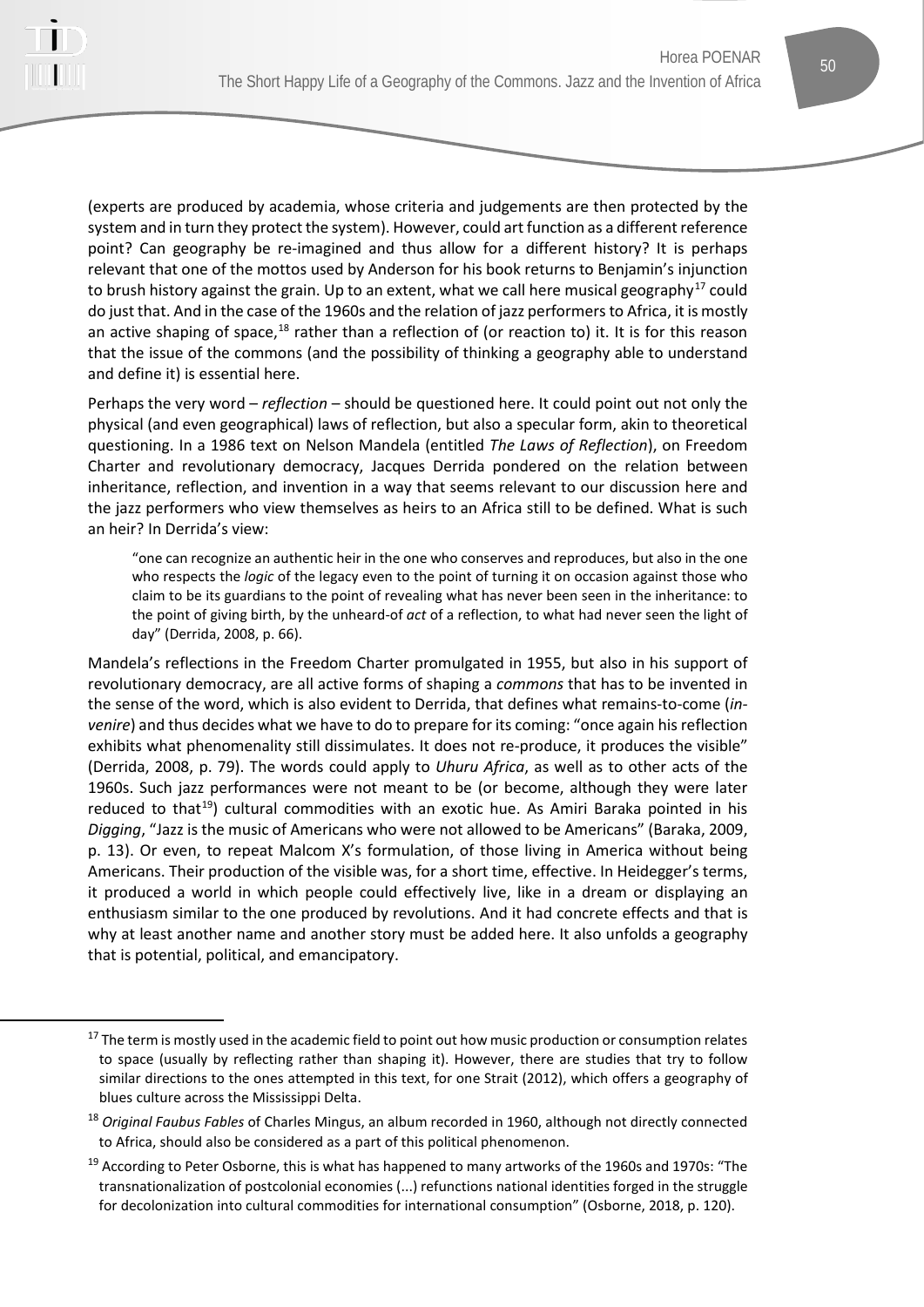

The name is that of Fela Kuti, short for Olufela Olusegun Oludotun Ransome-Kuti, born in British Nigeria, son of famous women's rights activist, Frances Abigail Olufunmilayo Thomas, militant for independence and organiser of marches and creator of institutions championing women's rights. Fela Kuti, who was arrested more than 200 times, became one of Africa's most prominent artists, inventor of what would later be called Afrobeat, and the first to combine traditional African music patterns (especially of Yoruba origin) with funk and jazz. His political activity was strongly intertwined with music. In the 1970s he became famous for organising the so-called Yabi sessions in a Lagos nightclub, during which he combined music with lyrics in various improvisations and experimentations, deconstructing and denouncing the Western ideology and affirming an Afrocentric vision of the world. Even more important – and very imaginative – was the foundation of the Kalakuta Republic commune in 1970. This was an area that included, along with his house and recording studio, a free-consultation health clinic. It lasted for seven years, eventually being burned to the ground in 1977 in a military raid during which Fela Kuti's mother was thrown from a window, fell into a coma and died six months later.

Names prove to be again suggestive. The Kalakuta commune was named after a prison in which Fela Kuti was held for a while, the prison itself named by prisoners as "kalakuta" which in Swahili means "rascal". The rascal's mischievousness was turned upside-down and became a positive nickname of those who resisted the State Apparatus and fought for freedom and justice. Kalakuta became a republic for the outcasts, a concrete space in which other laws would apply, which were more just, more inclusive. The commune attempted to keep truthful to its principles of building an authentic commons, a fabric of society that would give access to all to education, health, housing, and civic infrastructure. It also tried to shape the discourse on Africa through a continuous use of music as a privileged form of critique, and also as an exercise into imagining things differently.

The Kalakuta Records published a series of Kuti's albums who not only contained activist songs, but also liner notes and visual tools meant to enact a different perception. For example, the 1977 album *Sorrow Tears and Blood*, composed as a response to the destruction of Kalakuta, includes the *Music Written in Blood* manifesto. As Binda Ngazolo writes in 2019 in a revisit of the album and its ability to survive and endure:

"there is no doubt Fela frightened – and still does – most of Africa's governing politicians. They fear the influence he could have on young people in their respective countries. The destruction of the 'republic of the outcasts of Lagos' is therefore a blessing for some of them, but a real disaster for the rest of us" (Ngazolo, 2019).

Fela Kuti was of course not alone in his work of imagining a different paradigm for the future, a different space or even cosmos based on African points of reference. The work of Sun Ra, to name but one, belongs to the same universe. Born in Alabama as Herman Poole Blount, he would later change his name to Le Sony'r Ra, claiming that he had visited Saturn and met aliens and he would build a philosophical system (although he called it an *equation*) based on mysticism, Kabbalah, numerology, and, obviously, Black Nationalism. In music he was a key innovator, offering a singular form of combining avant-garde, free jazz, and continuous experimentation with his Arkestra. In 1971 Sun Ra taught a course in Afro-American Studies at the University of California, Berkeley, entitled "Sun Ra  $171"$ ,  $20$  which proved that the times were still, at least in part, open to such phenomena. Alas, the age was not to last, as the 1970s, in the

<span id="page-14-0"></span><sup>&</sup>lt;sup>20</sup> "The '60s upsurge of Black writers on jazz was at the same time a reflection of the Black masses' cry for self-determination (at its most practical, beginning with self-definition)" (Baraka, 2009, p. 78).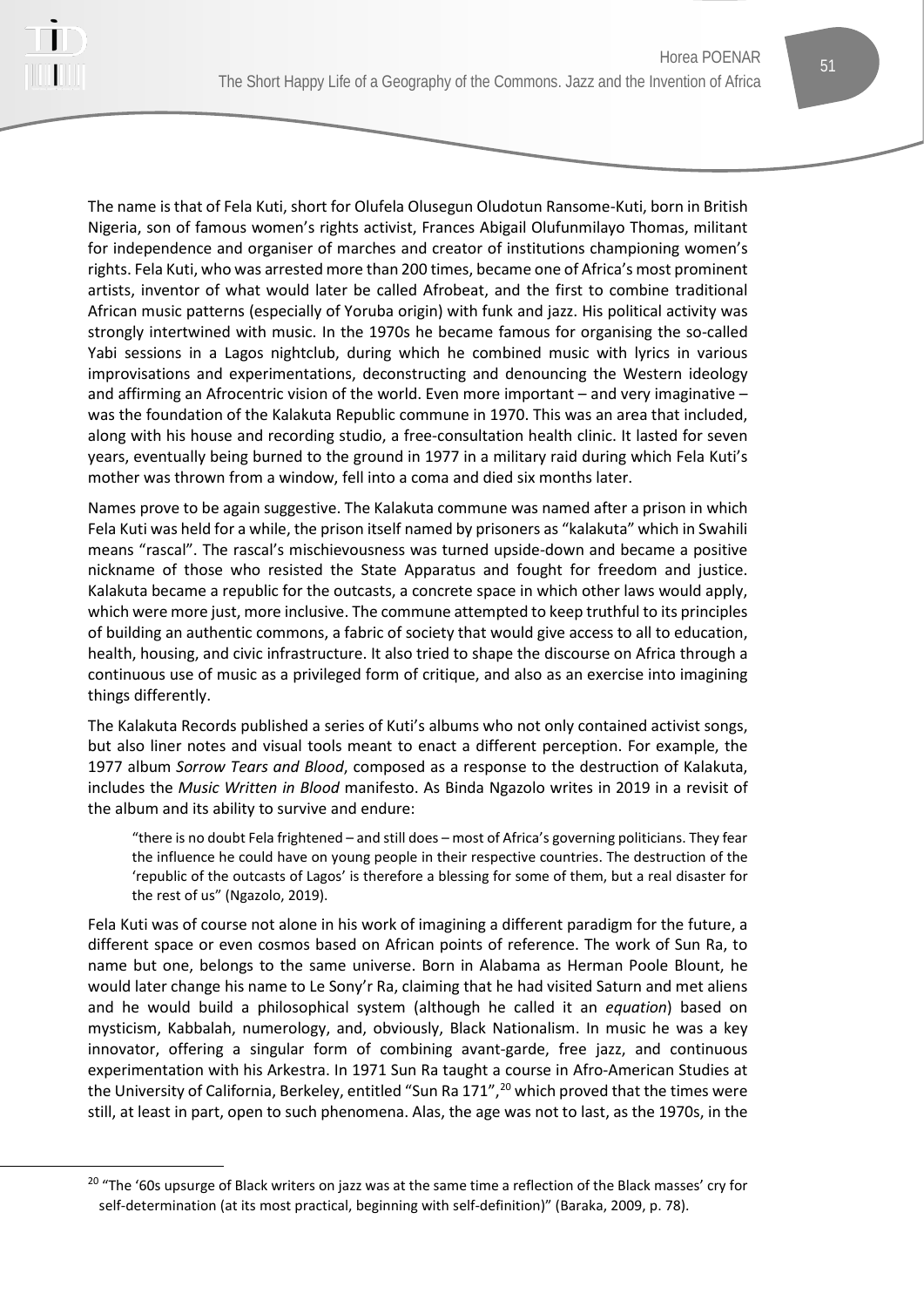

wake of the many defeats suffered by the emancipatory projects, turned to a different geography: transcendental, psychological, even psychedelic, yet often still collective.

The Africa that the 1960s dared to invent and imagine was still far from reality:

"the political image of Africa after 1965 is indeed distressing. Political dictatorships have been imposed. Some charismatic leaders have vanished into obscurity. Touré was isolated in his dictatorship and Nkrumah, challenged and insulted, died in exile" (Mudimbe, 1988, p. 105).

The cry for *Uhuru Africa* (the title of Randy Weston's album roughly translates as "Freedom Africa") was met with a harsh reality that Frantz Fanon had in fact predicted: by not managing to replace the Western paradigm with new ones, all the ills of (economic) colonialism exploded. It is symptomatic in this context to see what such a world or such an album like Uhuru Africa could tell us today.<sup>[21](#page-15-0)</sup>

There is certainly a line to be traced from *Uhuru Africa* to Fela Kuti, and a history could be (and perhaps should be) told with such a guiding narrative, covering both the hopes and disillusions of those two decades. If Kalakuta may be envisioned (at least symbolically) as the concrete implementation of the dream of *Uhuru Africa*, a case could be made that this manner of connecting aesthetic means with political effects was indeed revolutionary and functioned as a reference and model for other endeavours. Coming closer to our times, one could say that Jacques Coursil's *Trails of Tears* is, in many ways, the contemporary equivalent of *Uhuru Africa*, and so another narrative line could be traced between the two: a potential history that has the courage to trace a potential geography, something still not realised, but spectral and effective. A narrative that could include phenomena like the Pan Afrikan Peoples Arkestra, a Black music ensemble founded in Los Angeles, in 1961, by pianist Horace Tapscott. Since the beginning, the Ark was dedicated to community, social consciousness, arts and Afrikan culture. A narrative that would also tell the story and consequences of, say, the meeting of Francis Bebey (who won in 1968 the Grand Literary Prize of Black Africa with *Le fils d'Agatha Moudio*), born in Cameroon in the village of Akwa, with sax player Manu Dibango, with whom he released in 1971 the song *Idiba* (the vocals were sung by Joseph Ekambi Tongo Mpondo, who had arrived in Paris in 1964 from Cameroon to study pharmacy). It would certainly rearticulate the essential connection between contemporary movements like Black Lives Matter and the Black Panther Party, as Mumia Abu Jamal points in the introduction to the revised edition of *We Want Freedom*:

"the drumbeats of protest; the calls to angry, seething masses to stand up against this profound indignity. It harkened back to the brief window of Occupy, reflected the Spanish indignados, yes. But its boldness gave breath to that which so many in power hoped - wished - had become moribund - the Black Panther Party" (Abu-Jamal, 2016, p. 20).

And – given that we invoked again Mumia Abu Jamal – we could retain his hope that presentday performances from famous artists like Beyoncé during Super Bowl 50 (2016) are a good sign:

"Beyoncé's timing, coming as it did during the rise of the Black Lives Matter movement, means something. It may be a sign that the spark of emergent consciousness has started a fire" (Abu-Jamal, 2016, p. 22).

And so, all these narratives are of course part of a geography to (re)invoke and (re)imagine and rekindle. In 1980, Daniel Humair, François Jeanneau and Henri Texier published an album called *Akagera* (the name of one of the Nile's sources). It was another attempt to question the

<span id="page-15-0"></span> $21$  Between 1958 and 1961, albums addressing the African-American social landscape included many other performances that deserve attention, like Art Blakey's *Africaine*, John Coltrane's *Africa Brass*, Oliver Nelson's *Afro-American Sketches*, Dizzy Gillespie's *Africana*, and Sonny Rollins' *Freedom Suite*.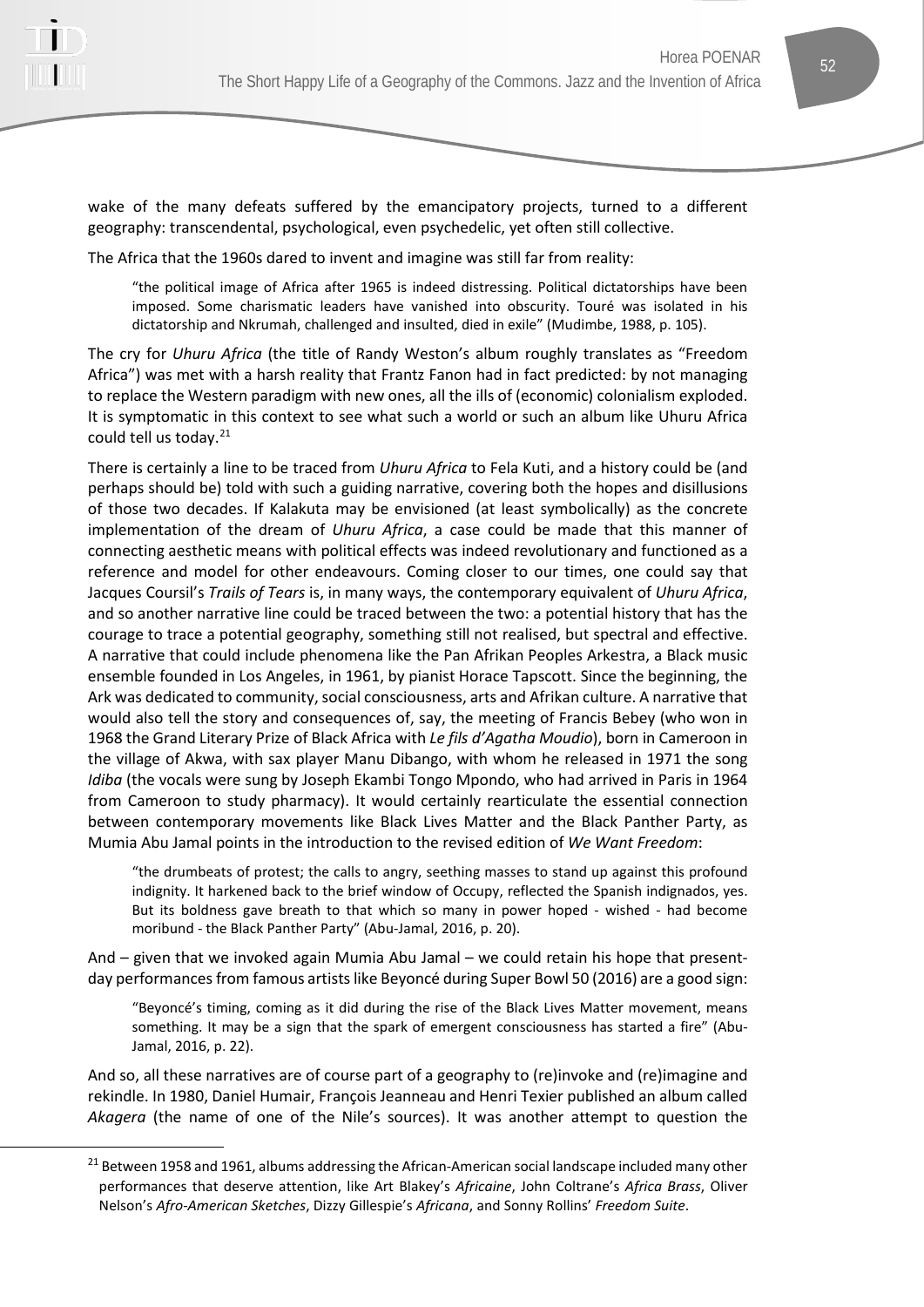

centering of the world and its understanding through geometric grids and borders so often meant to thwart freedom of movement and becoming. A river could of course function as a border keeping apart things and people, but it could also be seen as a source of bringing together, as fluid and as mobile as history is: never a straight line between cause and effect. Music is similar in its continuous resistance to rigid explanations, and that is probably what helps

When Amiri Baraka started writing on jazz, he did so to answer the key question:

"What was so powerful and desperate in this music that guaranteed its existence? This is what pushed me. But as I began to get into the history of the music, I found that this was impossible without, at the same time, getting deeper into the history of the people" (Baraka, 2009, p. 30).

And thus to the moments in which this people (Americans who were not Americans, but also Africans in search of understanding what Africa is or could be) were capable of *acts* that concern us all, that speak hypothetically, with the radicality of an authentic opening, to all of us.

Deciding which are the events that concern us and what openings they enact should be part of a work of theory that articulates historical detours with rational constructions. The logic of such a perspective is not one of (exclusive) explanation, but of testing hypotheses and enacting openings. In this sense, academic disciplines are not understood as rational methods already constituted before they encounter and deal with facts, but are defined as the result of forms of interpretation engendered by such encounters. The hypothesis of potential geography could work, in this sense, as a mode of constructing an event by including the position of a commonality. It could also define the theoretical framework for understanding what a radical opening is and where it could lead us.

Perhaps the Idea of Africa is still with us, it is still open. Perhaps what was essential at the heart of *Uhuru Africa* (if this could be, for a moment, the name that names all of this musical potential geography of the commons) is that we could and should regain the ability to begin from the outset.

#### REFERENCES

it to endure.

ABENSOUR, M. (2000). *L'Utopie de Thomas More à Walter Benjamin*. Paris: Sens and Tonka.

ABU-JAMAL, M. (2004). *We Want Freedom. A Life in the Black Panther Party*. Cambridge: South End Press.

ABU-JAMAL, M. (2016). *We Want Freedom. A Life in the Black Panther Party*. Common Notions, epub.

ANDERSON, B. (2016). *Imagined Communities. Reflections on the Origin and Spread of Nationalism.* London and New York: Verso.

APPADURAI, A. (2013). *How Histories Make Geographies: Circulation and Context in a Global Perspective in the Future as Cultural Fact. Essays on the Global Condition*. London: Verso.

AZOULAY, A.A. (2019). *Potential History, Unlearning Imperialism*. London and New York: Verso.

BARAKA, A. (2009). *Digging: The Afro-American Soul of American Classical Music.* Berkeley: University of California Press.

BENJAMIN, W. (1999). *The Arcades Project*. Cambridge and London: The Belknap Press.

BERGER, J. (2016). *Landscapes.* London and New York: Verso.

CARLES, P. & COMOLLI, J.-L. (2000). *Free Jazz. Black Power*. Paris: Gallimard.

CHAKRABARTY, D. (2004). Where is the Now? *Critical Inquiry*, 30(2), 458-462.

DERRIDA, J. (2008). The Laws of Reflection: Nelson Mandela in Admiration. *Psyche - Invention of the Other*, II (pp. 13- 42). Stanford: Stanford University Press.